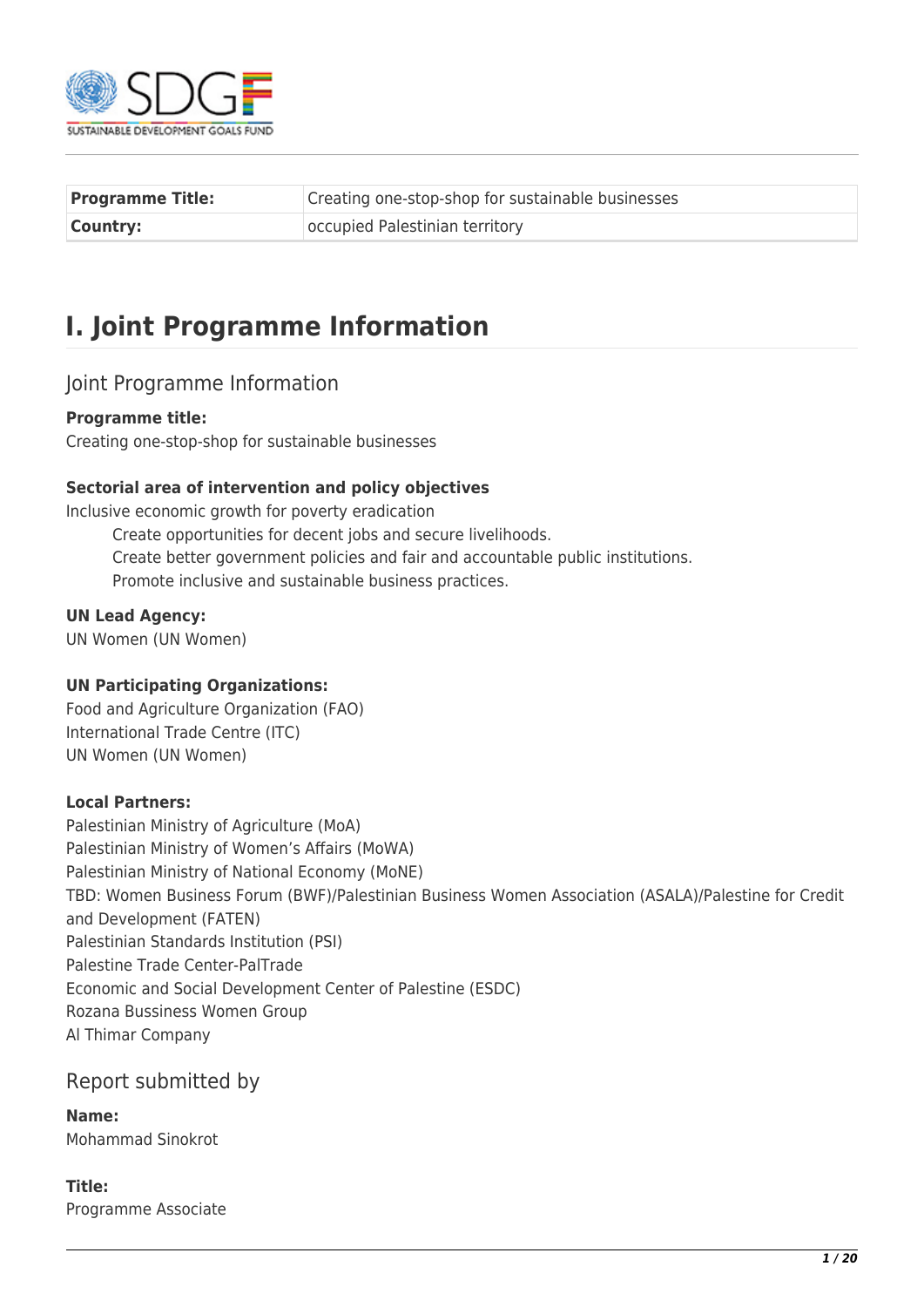#### **Organization:**

UN Women

#### **Contact information:**

UN Women, occupied Palestinian territory Mobile: 054-2168659 E-mail: mohammad.sinokrot@unwomen.org.

#### **Reporting Period Ending:**

Sunday, May 1, 2016

# **II. Contact Information**

### Resident Coordinator

**Name:**  Robert Piper

**E-mail:**  piperr@un.org

UNCT contact person for implementation

**Name:**  Loris Elqura

**Agency:**  UNSCO/Resident Coordinator's Office

**Title:**  Coordination Officer

**E-mail:**  elqura@un.org

**Phone:**  +972 02 568 7271

**Address:**  UNSCO/Government House P.O. Box 490 Jerusalem, 91004

Technical team contacts

Alternative UNCT contact person for implementation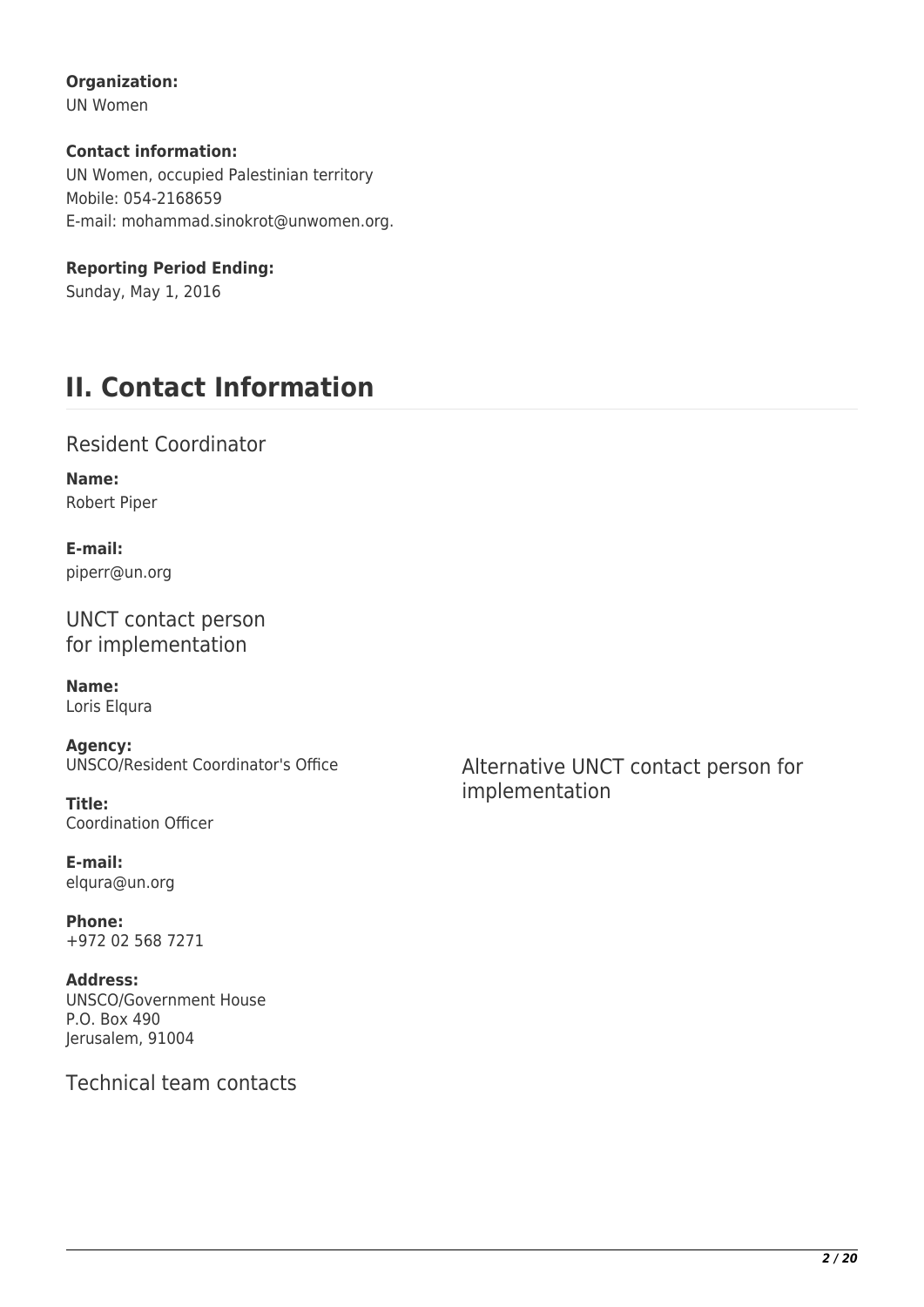JP monitoring and evaluation focal point

**Name:**  Alaeddin Ayesh

**Agency:**  UN Women

**Title:**  Monitoring & Reporting Associate

**Email:**  allaa.ayesh@unwomen.org

**Phone:**  +972 597435813

**Address:**  UNOPS Building, Rosary Sisters School Street, Dahyet Al Barid, East Jerusalem

JP communications and advocacy focal point

**Name:**  Michelle Gyeney

Joint programme coordinator

**Agency:**  Agency Food and Agriculture Organization of the United Nations (FAO)

JP knowledge management focal point

**Title:**  Reporting and communications officer

**Email:**  michelle.gyeney@fao.org

**Phone:**  +972 (0)2 533 9411

**Address:**  Mount of Olives St. 26, Sheikh Jarrah

JP private sector focal point

Agency contact points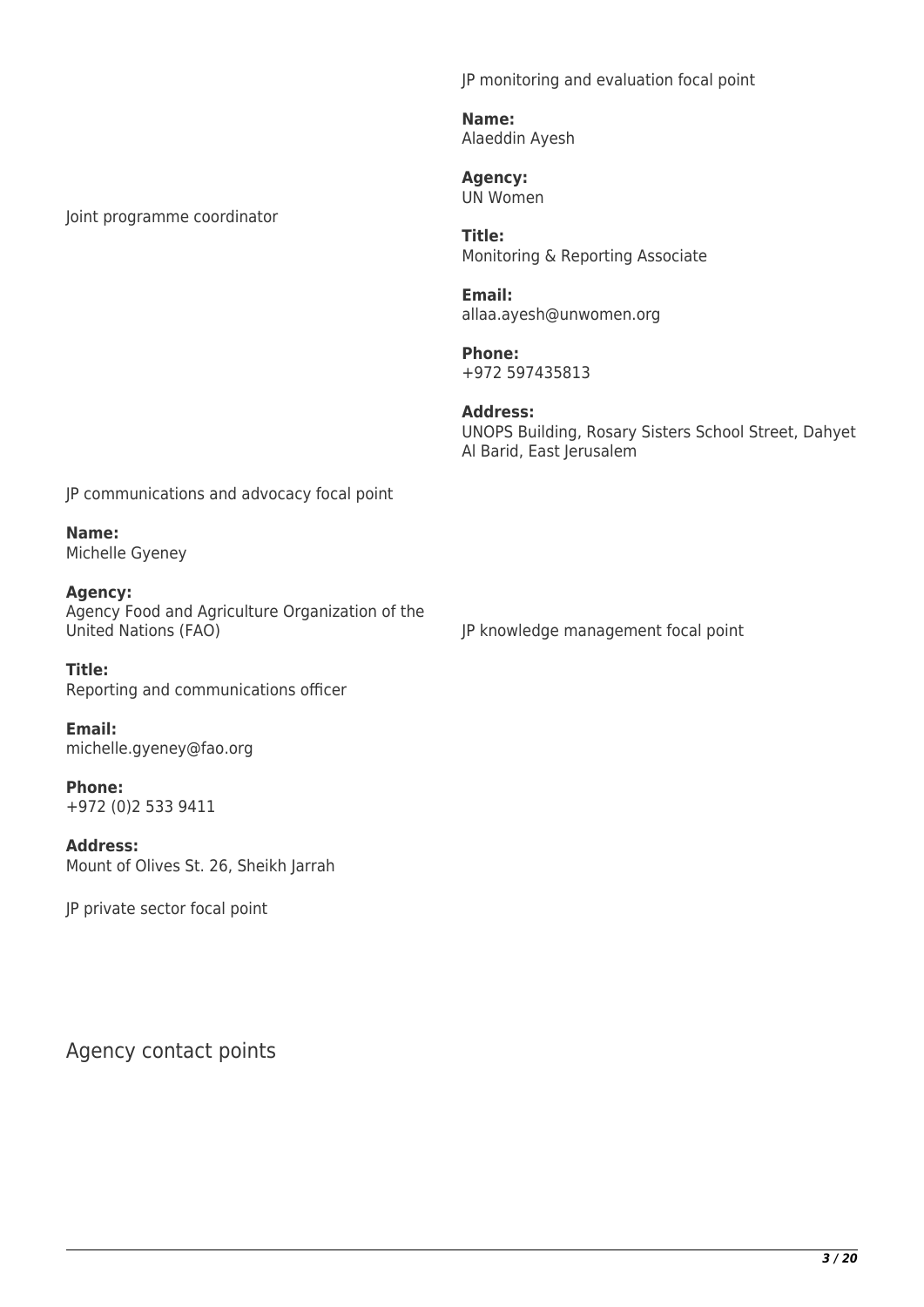#### Contact 1

**Name:**  Inas Margieh

**Agency:**  UN Women

**Title:**  Programme Coordinator

**Email:**  inas.margieh@unwomen.org

**Phone:**  +972 2 6280450 (ext. 123)

**Address:**  UNOPS Building, Rosary Sisters School Street, Dahyet Address: Mount of Olives St. Sheikh Jarrah, PO Box Al Barid, East Jerusalem **Address:**  22246, Jerusalem 91513

Contact 3

**Name:**  Intissar Eshtayah

**Agency:**  FAO

**Title:**  Programme Support Associate

**Email:**  Intissar.eshtayah@fao.org

**Phone:**  0548026716

**Address:**  UN Ramallah Common Premises (UNRCP) Tokyo St. Ramallah, West Bank

Contact 5

Contact 4

**Name:**  Eman Beseiso

**Agency:**  ITC

**Email:**  beseiso@intracen.org

Contact 2

**Name:**  Azzam Saleh

**Agency:**  FAO

**Title:**  Head of Programme

**Email:**  Azzam.saleh@fao.org

**Phone:**  02 533 9402

**III. Financial information**

#### **Detailed Financial Report:**

**[Joint Programme Work Plan and Budget.xlsx](http://proposals.sdgfund.org/system/files/report-attachments/Joint%20Programme%20Work%20Plan%20and%20Budget_0.xlsx)**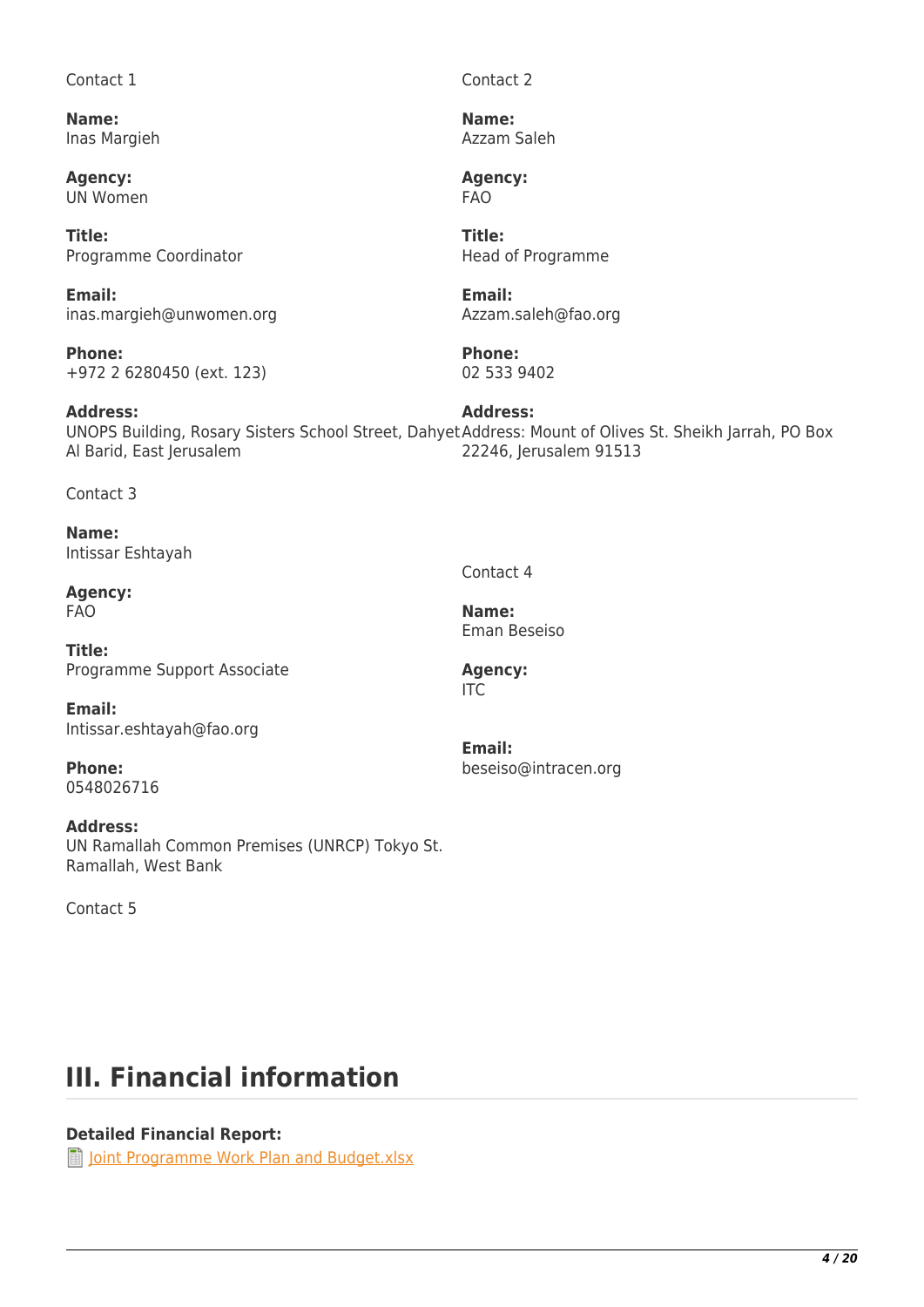## SDG-F Funds

| <b>UN Agency</b>                              | <b>Total approved</b><br>funds | <b>Total funds</b><br><b>Transferred to</b><br>date | <b>Total funds</b><br>committed to<br>date | <b>Total funds</b><br>disbursed to date |
|-----------------------------------------------|--------------------------------|-----------------------------------------------------|--------------------------------------------|-----------------------------------------|
| Food and<br>Agriculture<br>Organization (FAO) | 426,700.00                     | 229,578.00                                          | 182,798.00                                 | 77,791.00                               |
| International Trade<br>Centre (ITC)           | 346,700.00                     | 191,065.50                                          | 28,000.00                                  | 108,800.38                              |
| UN Women (UN<br>Women)                        | 726,600.00                     | 304,159.00                                          | 70,659.09                                  | 191,861.65                              |

| <b>Total</b><br>1,500,000.00<br>281,457.09<br>378,453.03<br>724,802.50 |  |
|------------------------------------------------------------------------|--|
|------------------------------------------------------------------------|--|

## Matching Funds

| <b>Name of source</b> | <b>Total approved</b><br>funds | <b>Total funds</b><br><b>Transferred to</b><br>date | <b>Total funds</b><br>committed to<br>date | <b>Total funds</b><br>disbursed to date |
|-----------------------|--------------------------------|-----------------------------------------------------|--------------------------------------------|-----------------------------------------|
| FAO/Netherlands       | 450,000.00                     | 450,000.00                                          | 248,750.00                                 | 140,750.00                              |
| <b>ITC</b>            | 350,000.00                     | 350,000.00                                          | 37,000.00                                  | 200,800.00                              |
| UN Women              | 700,000.00                     | 700,000.00                                          | 101,727.00                                 | 240,845.00                              |

| <b>Total</b> | 1,500,000.00 | 1,500,000.00 | 7.00<br>387.47 | 582,395.00 |
|--------------|--------------|--------------|----------------|------------|
|              |              |              |                |            |

# **IV. Beneficiaries**

#### **Total number of direct beneficiaries to date:**  292

Direct Beneficiaries – Breakdown

| <b>Beneficiary type - individual</b> |    |    |    | <b>Total Female Male Comments</b>                                                                                                          |
|--------------------------------------|----|----|----|--------------------------------------------------------------------------------------------------------------------------------------------|
| <b>Farmers</b>                       |    |    |    |                                                                                                                                            |
| Entrepreneurs                        |    |    |    |                                                                                                                                            |
| Civil servants/government            | 56 | 37 | 19 | Staff members from PA ministries (Public<br>servants), gender support committee of<br>the MoL, inspectors from the MoL, and<br><b>NCWE</b> |
| Indigenous                           |    |    |    |                                                                                                                                            |
| Children                             |    |    |    |                                                                                                                                            |
| Youth                                |    |    |    |                                                                                                                                            |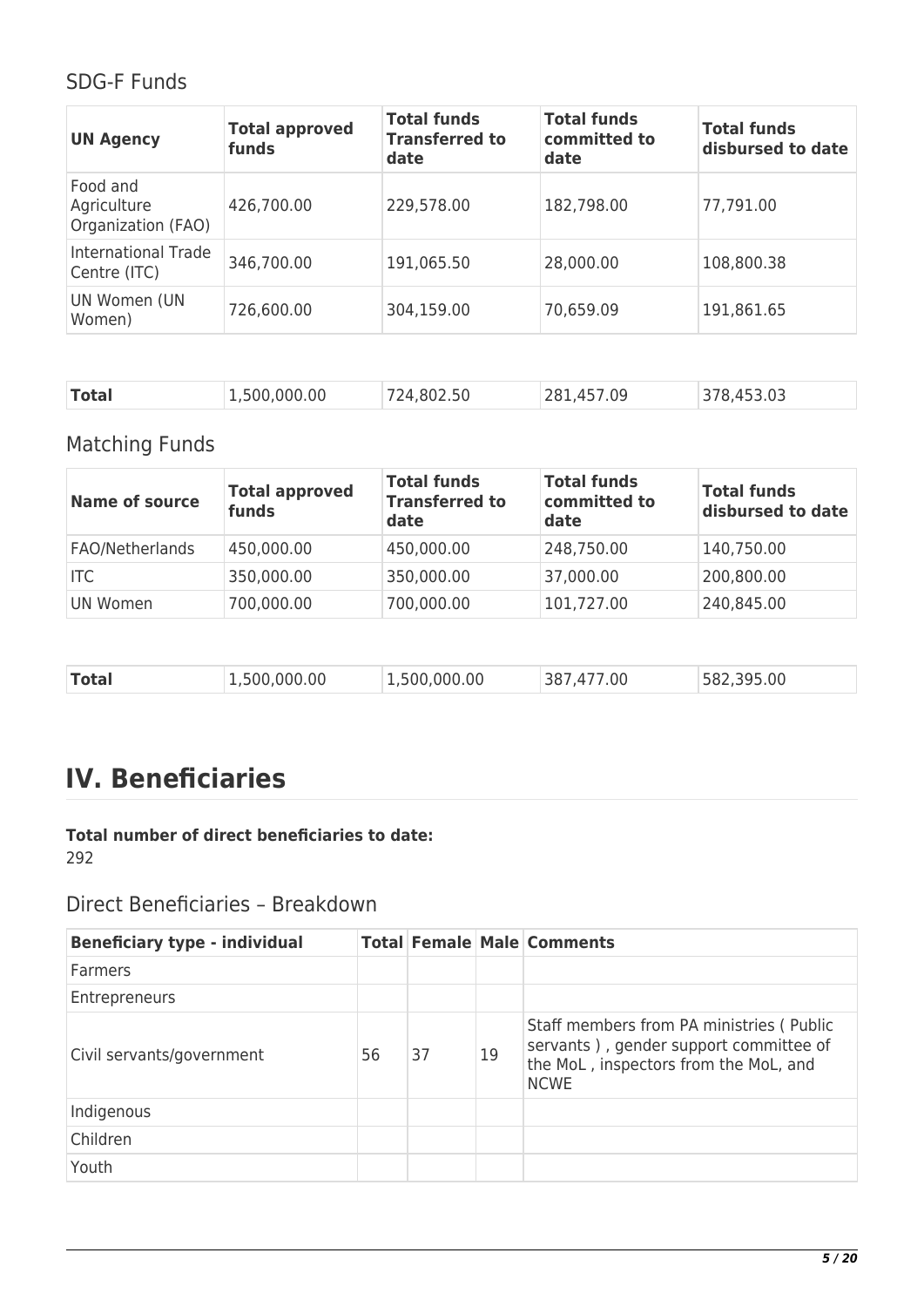| Private sector (staff) | 18  | 14  | 4  | Staff members from the two Palestinian<br>companies undergoing gender audit and<br>women run businesses operating the two<br>Stop Shops. |
|------------------------|-----|-----|----|------------------------------------------------------------------------------------------------------------------------------------------|
| Women's cooperatives   | 145 | 139 | 6  | Women members of targeted cooperatives                                                                                                   |
| women MSME's           | 45  | 45  |    | 45 women owned /run MSME's                                                                                                               |
|                        |     |     |    |                                                                                                                                          |
| <b>Total</b>           | 264 | 235 | 29 |                                                                                                                                          |

| <b>Beneficiary type - institutional</b> |       | <b>Total Comments</b>                                                                                        |
|-----------------------------------------|-------|--------------------------------------------------------------------------------------------------------------|
| <b>SME<sub>S</sub></b>                  | 45.00 | MSME's (30 WB and 15 Gaza) the 15 from Gaza through<br>the matching funds                                    |
| Cooperatives                            |       | 20.00 Cooperatives                                                                                           |
| Government/municipal organizations      | 4.00  | MoA, MoWA, MoNE and Mol                                                                                      |
| Private sector                          | 4.00  | Two Palestinian companies undergoing gender audit and<br>two women run businesses operating Stop Shops (FAO) |
| Community-based organizations           |       |                                                                                                              |
| <b>NGOs</b>                             |       |                                                                                                              |
|                                         |       |                                                                                                              |
|                                         |       |                                                                                                              |
|                                         |       |                                                                                                              |
| <b>Total</b>                            | 73    |                                                                                                              |

## Indirect Beneficiaries – Breakdown

| <b>Beneficiary type - individual</b> |     | <b>Total Female Male</b> |        | <b>Comments</b>                                                                                                                |
|--------------------------------------|-----|--------------------------|--------|--------------------------------------------------------------------------------------------------------------------------------|
| Farmers                              |     |                          |        |                                                                                                                                |
| Entrepreneurs                        |     |                          |        |                                                                                                                                |
| Civil servants/government            |     |                          |        |                                                                                                                                |
| Indigenous                           |     |                          |        |                                                                                                                                |
| Children                             |     |                          |        |                                                                                                                                |
| Youth                                |     |                          |        |                                                                                                                                |
| <b>MSME's members</b>                |     |                          |        | Individual beneficiaries taking the<br>1,350 1,215.00 135.00 average household and the average of<br>employees the MSMEs have. |
| Cooperatives members                 | 580 | 273.00                   | 307.00 | Women run businesses) and (family<br>members)                                                                                  |
| Private sector                       |     |                          |        |                                                                                                                                |
| <b>Total</b>                         |     | 1,930 1,488.00 442.00    |        |                                                                                                                                |
|                                      |     |                          |        |                                                                                                                                |

| <b>Beneficiary type - institutional</b> | <b>Total</b> | <b>Comments</b> |
|-----------------------------------------|--------------|-----------------|
| <b>SME<sub>s</sub></b>                  | 45.00        |                 |
| Cooperatives                            | 20.00        |                 |
| Government/municipal organizations      | 4.00         |                 |
| Private sector                          | 4            |                 |
| Community-based organizations           |              |                 |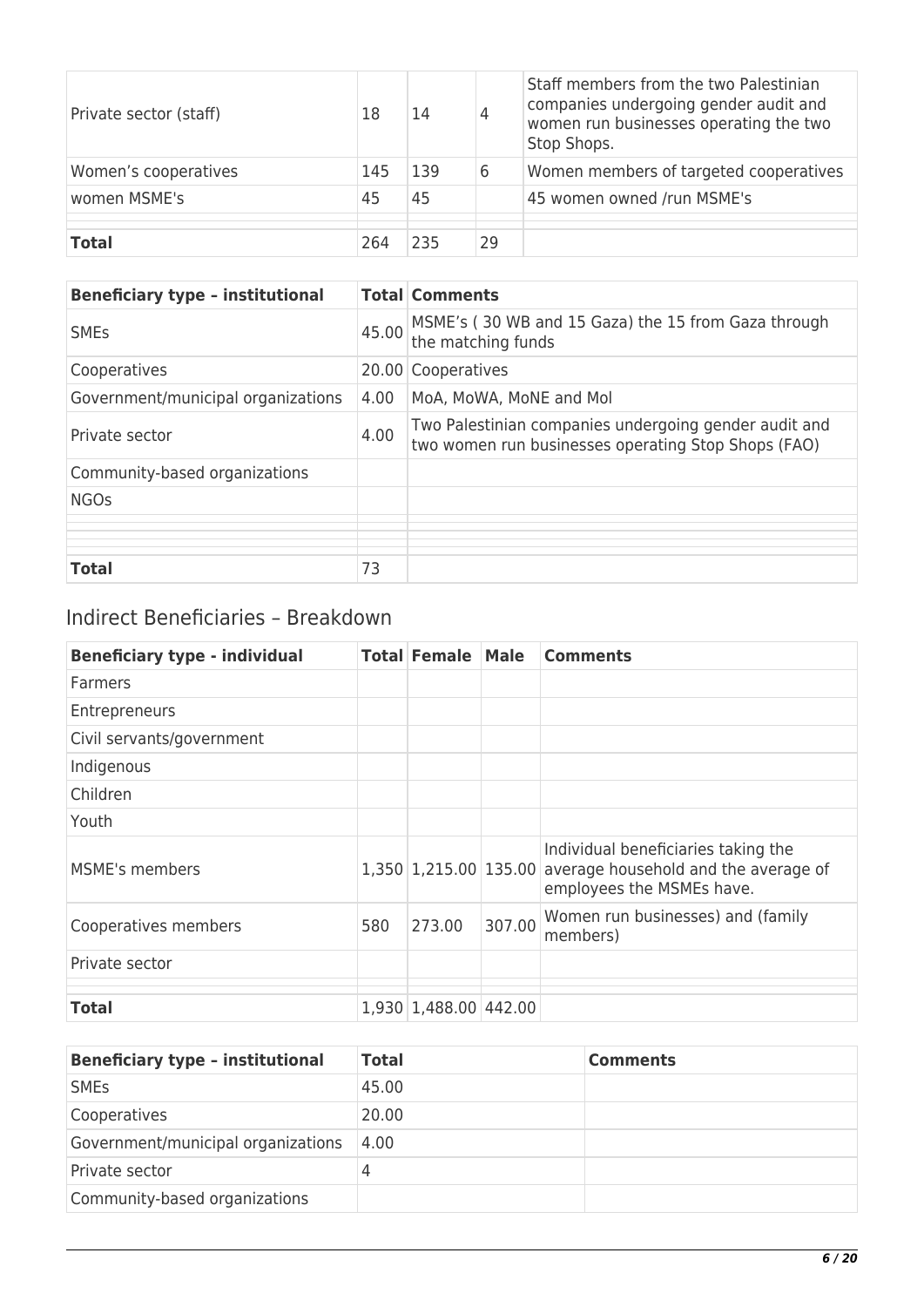| NGOs         |          |  |
|--------------|----------|--|
|              |          |  |
| <b>Total</b> | <u>.</u> |  |

#### **Any other information regarding JP beneficiaries\*:**

• A specialized ToT training was organized on the ILO Participatory Gender Audit tool (PGA) targeting 14 staff members from two targeted companies (The Bank of Palestine and the Birzeit Pharmaceuticals Company) (10 F and 4 M)

• 45 women owned /run MSME's were directly targeted, with specialized technical trainings on advocacy, business management, communication, export management, financial management, and marketing and trade facilitation. The trainings aimed to enhance their technical, financial,' and managerial skills of the women entrepreneurs to enhance their competiveness within the local, regional and international markets.

• 20 inspectors (11 F 9 M) from the MoL were trained on gender mainstreaming, communication skills, documentation, and reporting violations against women at workplace.

• 21 staff members (15 F and 6 M) from the Support Committee of the Gender Unit in the MoL were targeted through a specialized training; the training aimed to raise the general understanding of the participants on the gender concepts and how to mainstream gender issues in the planning process at MoL, in addition to equip the participants with the needed skills in strategic planning, including preparing gender-sensitive budgets.

• Building on the four introductory workshops that were conducted during the first reporting period for 15 women's associations/cooperatives and the two business shops, FAO facilitated learning exchange visits between the five cooperatives added to the business shops' supplier pool.

• During the reporting period, an additional 145 women participated in technical training on food processing, food safety and quality control, packaging and labelling, and marketing. This brings the total training beneficiary number to 245 for the first 12 months of project implementation.

• Two private sector women-run companies owned by four women continued to receive financial assistance to run the two business shops, to be used for start-up costs such as product labels. The business shops sell products from the 20 women's associations/cooperatives – produced by their 584 female and 273 male members – to the general public.

## **V. Joint Programme Progress**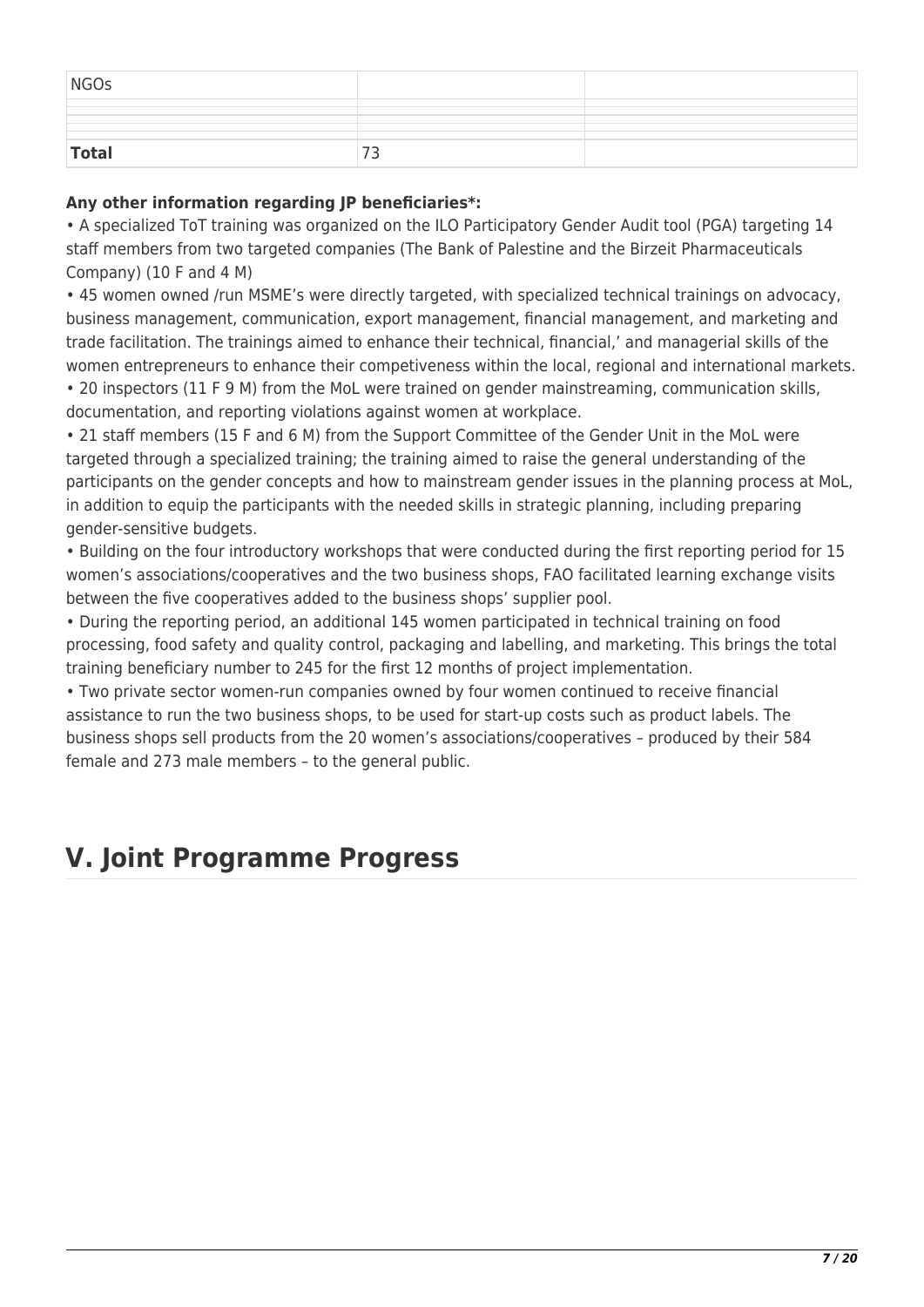| <b>Expected Results</b><br>(Outcomes &<br>outputs)                                                                                                                                                                                      | <b>Progress</b>                                                                                                                                                                                                                                                                                                                                                                                                                                                                                                                                                                                                                                                                                                                                                                                                                                                                                                                                                                                                                                                                                                                                                                                                                                                                                                                                                                                                                                                                                                                                                                                                                                                                                                                                                                                                                                                                                                                                                                                                                                                                                                                                                                                                                                                                                                                                                                       | <b>Difficulties</b>                                                                                                                                                                                                                                                                                                                                                                                                                                                                                                                                                                                                                                                                                                                                                                                                            | <b>Expected deliverables</b>                                                                                                                                                                                                                                                                                                                                                                                                                                                                                                                                                                                                                                                                                                                                                                                                                                        |
|-----------------------------------------------------------------------------------------------------------------------------------------------------------------------------------------------------------------------------------------|---------------------------------------------------------------------------------------------------------------------------------------------------------------------------------------------------------------------------------------------------------------------------------------------------------------------------------------------------------------------------------------------------------------------------------------------------------------------------------------------------------------------------------------------------------------------------------------------------------------------------------------------------------------------------------------------------------------------------------------------------------------------------------------------------------------------------------------------------------------------------------------------------------------------------------------------------------------------------------------------------------------------------------------------------------------------------------------------------------------------------------------------------------------------------------------------------------------------------------------------------------------------------------------------------------------------------------------------------------------------------------------------------------------------------------------------------------------------------------------------------------------------------------------------------------------------------------------------------------------------------------------------------------------------------------------------------------------------------------------------------------------------------------------------------------------------------------------------------------------------------------------------------------------------------------------------------------------------------------------------------------------------------------------------------------------------------------------------------------------------------------------------------------------------------------------------------------------------------------------------------------------------------------------------------------------------------------------------------------------------------------------|--------------------------------------------------------------------------------------------------------------------------------------------------------------------------------------------------------------------------------------------------------------------------------------------------------------------------------------------------------------------------------------------------------------------------------------------------------------------------------------------------------------------------------------------------------------------------------------------------------------------------------------------------------------------------------------------------------------------------------------------------------------------------------------------------------------------------------|---------------------------------------------------------------------------------------------------------------------------------------------------------------------------------------------------------------------------------------------------------------------------------------------------------------------------------------------------------------------------------------------------------------------------------------------------------------------------------------------------------------------------------------------------------------------------------------------------------------------------------------------------------------------------------------------------------------------------------------------------------------------------------------------------------------------------------------------------------------------|
| IP Outcome 1: Public<br>and private sectors<br>have enhanced<br>policies and practices<br>for inclusive socio-<br>economic<br>development of<br>women owned/run<br>MSME's and<br>cooperatives                                           | the Public servants responsible for reviewing and<br>updating the legal framework governing micro and<br>macro-economic activities have the basic skills and<br>knowledge needed to integrate gender aspects within<br>any process for developing a gender sensitive legal<br>framework. Ministries including the Ministry of National<br>Economy, the Ministry of Labor, the Ministry of<br>Women's Affairs, in addition to members representing<br>the National Committee for Women's Employment<br>have core staff with the skills and knowledge to<br>undertake a comprehensive review and update of<br>existing policies and regulations from a gender<br>perspective in order to promote women's economic<br>participation. The Joint Programme will build on this<br>newly acquired knowledge and in full partnership with<br>governmental institutions, to initiate the process of a<br>comprehensive gender sensitive review and update of<br>the existing legal framework.<br>The Ministry of Labor is capable now of integrating<br>gender perspective in the work place inspection<br>program implemented by the Ministry after the training<br>provided to 20 Inspectors on gender mainstreaming<br>and related topics.<br>At the private sector level, two private companies, The<br>Bank of Palestine and the Birzeit Pharmaceuticals<br>Company are on their e way of becoming one of few<br>companies in Palestine that adopt gender sensitive<br>policies and regulations based on international gender<br>audit tools.                                                                                                                                                                                                                                                                                                                                                                                                                                                                                                                                                                                                                                                                                                                                                                                                                                             | Applying any new policies<br>require a national dialogue<br>involving the private sector as<br>well as public sector. The<br>dialogue will need to be<br>initiated by the government<br>and it is not very clear how<br>much support the private<br>sector will provide as any new<br>policies will have financial<br>implications. In 2016, the<br>government is preparing the<br>new national development<br>plans and sectoral plans and<br>UN Women and partners will<br>be pushing to have the legal<br>framework review and update<br>as a top priority in the agenda<br>of the government. This will<br>ensure that the government<br>initiate the national dialogue<br>related to policy change from<br>a gender perspective as the<br>process of developing the<br>strategies will adopt a<br>participatory approach. | Strengthen the<br>individual's capacity of<br>key staff members at<br>key line ministries to<br>review and update legal<br>framework governing<br>economic activities from<br>a gender perspective.<br>Develop gender<br>sensitive policies on<br>protection of local<br>production of cultural,<br>agro-business and<br>agricultural products,<br>and the establishment of<br>incentives for women<br>cooperatives working in<br>agriculture and synergy<br>creation.<br>The private sector has<br>the incentive to update<br>its regulatory framework<br>from a gender<br>perspective.                                                                                                                                                                                                                                                                            |
| JP Output<br>1.1: Palestinian public<br>institutions are better<br>able to develop and<br>apply more equitable<br>policies and technical<br>services to support<br>and protect increased<br>economic activity in<br>the private sector. | During the reporting period, a total of 65 public<br>servants (37 F & 19 M) working in line ministries had<br>developed their skills and knowledge on gender<br>mainstreaming, gender audits, and gender sensitive<br>services in the public sector. The public servants were<br>targeted by the JP in coordination with the regional<br>Programme "Spring forward for Women" (matching<br>funds) to develop the necessary skills and knowledge<br>at the targeted Line Ministries needed to undertake a<br>policy review and update from a gender perspective.<br>The training was built on a needs assessment that<br>identified priority needs in terms of capacity building<br>for the line ministries targeted.<br>Out of the 65 participants, 15 Participants (13 F & 2 M)<br>from the National Committee for Women's<br>Employment, Ministry of Labor, Ministry on National<br>Economy, Ministry of Women Affairs, and the Ministry<br>of Agriculture where trained on gender main<br>streaming, gender audit and enhancing deliverance of<br>gender sensitive services in the public sectors. The<br>participants work mandate is directly related to<br>strengthening the legal framework governing micro<br>and macro-economic activities and will directly be<br>involved in policy update and development that protect approach has been chosen to<br>women's interest.<br>Another 20 inspectors from the Ministry of Labor (8 F,<br>11M) were trained on gender mainstreaming,<br>communication documentation, and reporting<br>violations against women in the workplace. The<br>Inspectors will be able to undertake their inspections<br>from a gender perspective to ensure that the rights of<br>both women and men are protected in the work place.<br>Based on the training of the public servants and the<br>strategic partnership UN Women has built with the<br>National Committee for Women Employment and the<br>Ministry of National Economy, a policy review will be<br>initiated by the Line Ministries with technical and<br>financial support by the JP. UN Women in partnership<br>with the relevant Line ministries is currently finalizing<br>the recruitment of national consultant who will<br>facilitate the drafting of two gender-sensitive policies<br>that will protect the interest of women entrepreneurs<br>and cooperatives/associations. | The capacity of private and<br>public sector to adopt gender<br>sensitive policies and practices<br>is at a low level and no policies in all aspects related to<br>are in place to support women<br>economic empowerment.<br>Therefore, a participatory<br>develop these policies and<br>enhance gender sensitive<br>practices.                                                                                                                                                                                                                                                                                                                                                                                                                                                                                                | - Cover all related laws<br>and regulations in the<br>revision of the<br>regulatory environment<br>on women economic<br>empowerment.<br>- Establishment of one<br>reference group to<br>include all public<br>stakeholders related to<br>economic<br>empowerment.<br>- In process of draft the<br>2 policies (protection of<br>local products, incentive<br>for women workers).<br>- Program design for ToT<br>gender and promotion of<br>women's rights in<br>economic sector.<br>- Development of<br>manual on best<br>practices to mainstream<br>gender in service<br>delivery.<br>- The UN Women and<br>the Ministry of<br>Agriculture will enter<br>into a Memorandum of<br>Understanding (MoU) to<br>strengthen action on<br>gender equality and<br>women's empowerment,<br>through support<br>effective gender<br>mainstreaming in the<br>agriculture sector |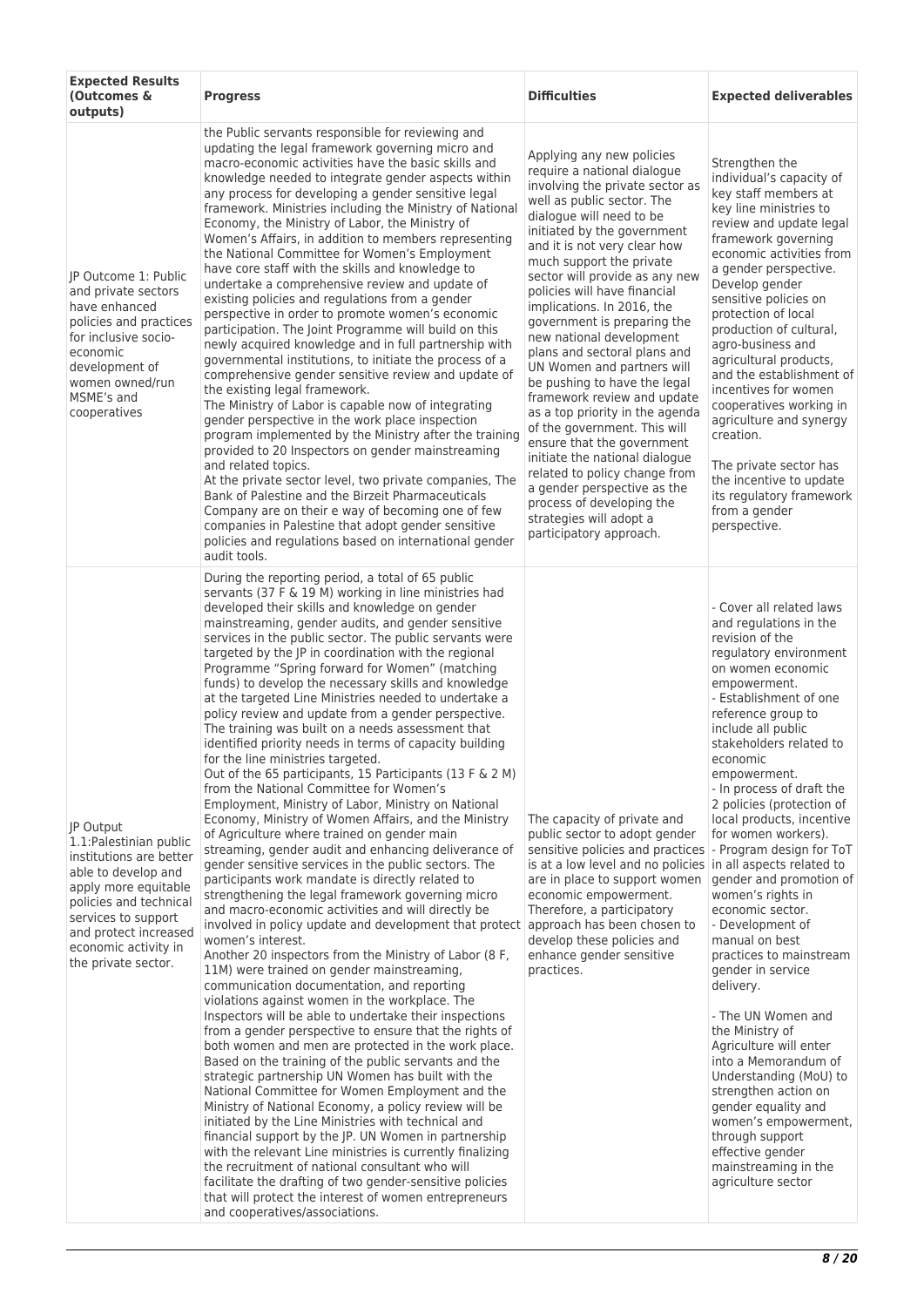| <b>Expected Results</b><br>(Outcomes &<br>outputs)                                                                                                                                                                                                           | <b>Progress</b>                                                                                                                                                                                                                                                                                                                                                                                                                                                                                                                                                                                                                                                                                                                                                                                                                                                                                                                                                                                                                                                                                                                                                                                                             | <b>Difficulties</b>                                                                                                                                                                                                                                                                                                                                                                                                                                                                                                                                                                                                                      | <b>Expected deliverables</b>                                                                                                                                                                                                                                                                                                                                                                                                |
|--------------------------------------------------------------------------------------------------------------------------------------------------------------------------------------------------------------------------------------------------------------|-----------------------------------------------------------------------------------------------------------------------------------------------------------------------------------------------------------------------------------------------------------------------------------------------------------------------------------------------------------------------------------------------------------------------------------------------------------------------------------------------------------------------------------------------------------------------------------------------------------------------------------------------------------------------------------------------------------------------------------------------------------------------------------------------------------------------------------------------------------------------------------------------------------------------------------------------------------------------------------------------------------------------------------------------------------------------------------------------------------------------------------------------------------------------------------------------------------------------------|------------------------------------------------------------------------------------------------------------------------------------------------------------------------------------------------------------------------------------------------------------------------------------------------------------------------------------------------------------------------------------------------------------------------------------------------------------------------------------------------------------------------------------------------------------------------------------------------------------------------------------------|-----------------------------------------------------------------------------------------------------------------------------------------------------------------------------------------------------------------------------------------------------------------------------------------------------------------------------------------------------------------------------------------------------------------------------|
| <b>IP Output</b><br>1.2: Targeted private<br>companies have<br>increased<br>engagement and<br>social responsibility<br>towards inclusion of<br>women in the<br>economic sector<br>based on values and<br>gender equality and<br>promotion of women<br>rights | 14 staff members from the Bank of Palestine and the<br>Birzeit Pharmaceuticals Company (10 F, 4 M)<br>developed their knowledge on the International Labor<br>Organization Participatory Gender Audit Tool. The<br>training was developed and organized to provide staff<br>members of the two companies with the skills and<br>knowledge needed to conduct a gender audit of their<br>respective company using the ILO recognized tools and<br>to follow up on the recommendations of the audit. The<br>training focused on practical knowledge needed to<br>implement the recommendations of the gender audit of<br>both companies, conducted through a certified<br>consultant. In parallel to this, UN Women through<br>national expert consultant initiated the gender audit of<br>the two companies under the overall management of<br>staff members who underwent the training. Review of<br>internal policies and regulations, processes and<br>procedures o the two companies is completed and the<br>final report is being drafted and will be presented to<br>the management of the two companies with concrete<br>recommendations of needed measures to improve the<br>gender sensitivity of the two companies. | The risk of translating the two<br>private company's<br>commitments towards<br>concreate actions, due to<br>additional financial resources<br>that might needed. UN Women<br>approach will be based on<br>raising the awareness of the<br>private sector on the<br>important of women<br>engagement in the economic<br>sector. UN Women will enter in<br>a strategic dialog with the<br>private sector to address the<br>main risks and benefits of<br>applying gender equality. Also<br>set in place the most effective<br>action plan for implementation<br>gender equality and promotion<br>of women rights in the private<br>sector. | Identify the main gender<br>gaps in the private<br>sector companies and<br>provide key<br>recommendations for<br>amendments                                                                                                                                                                                                                                                                                                 |
| IP Outcome 2:<br>Increase access and<br>competiveness of<br>women run MSME's<br>and cooperatives'<br>products in local,<br>regional and<br>international markets.                                                                                            | 20 women's cooperatives have contractual agreements<br>to supply two private business shops with their<br>products for direct sale. The two shops are dedicated<br>to selling products by the women operated<br>cooperatives. 16 of the 20 cooperatives have reported<br>an increase in income of 10 % since the beginning of<br>the JP due to the shops, with 10 of the 16 increasing<br>their incomes by more than 20%. The stop shops<br>provides the cooperatives with a direct access to the<br>local market.<br>Services provided for part of the Women MSME's and<br>cooperatives on technical support and product<br>development services to enable them to acquire the<br>skills and knowledge needed to increase access to the<br>different markets. As a result of this support, 17<br>women MSME's had officially registered their<br>businesses with the relevant governmental institutions,<br>out of this number, two were registered as companies.                                                                                                                                                                                                                                                          | The ability and willingness of<br>the MSME's and cooperatives<br>in applying all the skills that<br>have been acquired in a<br>holistic approach and to<br>translate the theoretical<br>concepts to practical<br>procedures in their business<br>plans. UN Women adapted<br>different approaches to ensure<br>increasing the competiveness<br>of the MSME's and<br>Cooperatives through on job<br>training, Business to Business<br>and coaching.                                                                                                                                                                                        | Continue to build on the<br>achievements of the two<br>business shops,<br>including increased<br>sales and higher income<br>improvements.<br>create market linkages<br>for these MSMEs and<br>cooperatives to export<br>their products to<br>regional and<br>international markets<br>continue working to<br>increase the sales of<br>targeted MSME's and<br>cooperatives in local,<br>regional and<br>international market |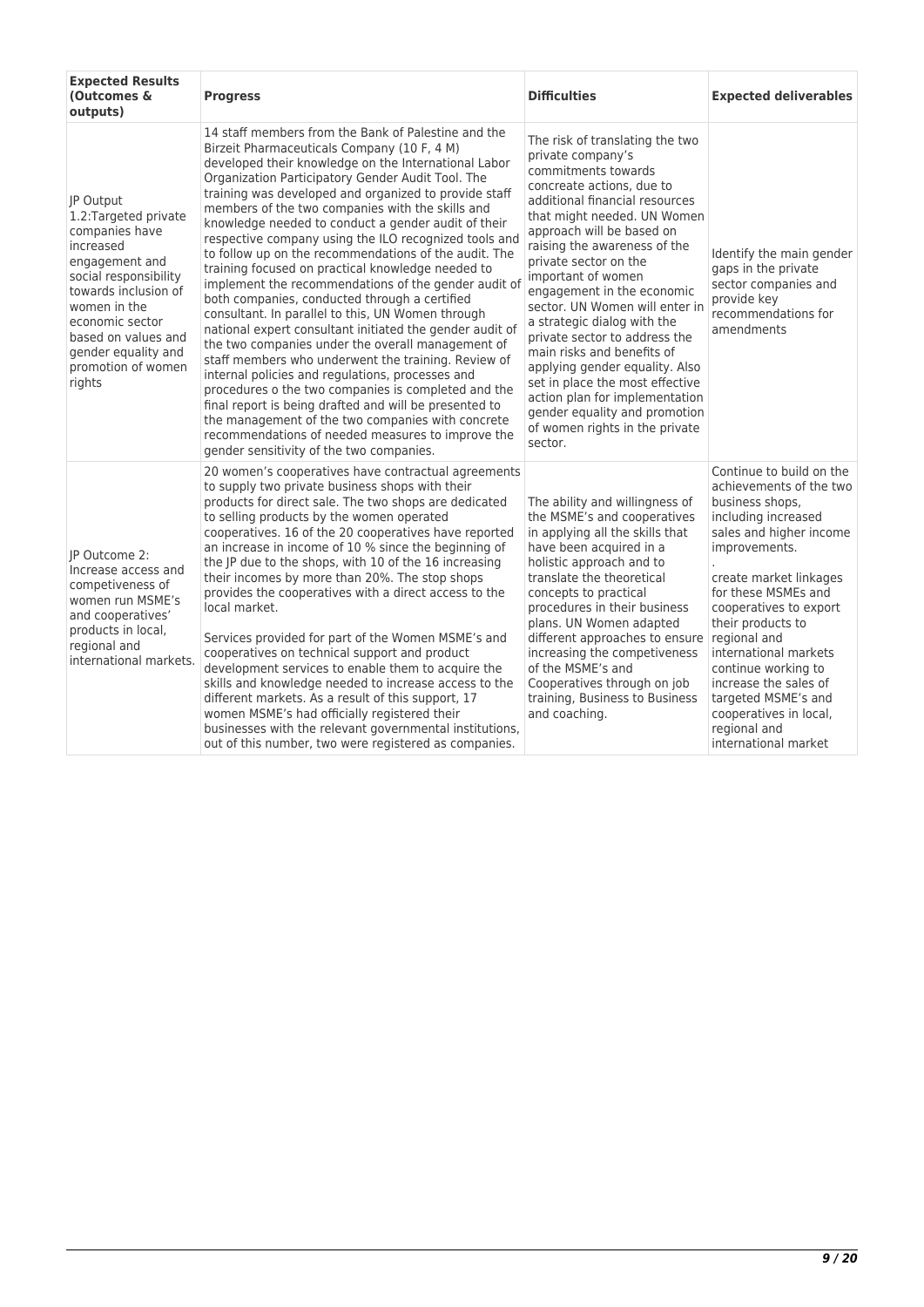| <b>Expected Results</b><br>(Outcomes &<br>outputs)                                                                                                                                            | <b>Progress</b>                                                                                                                                                                                                                                                                                                                                                                                                                                                                                                                                                                                                                                                                                                                                                                                                                                                                                                                                                                                                                                                                                                                                                                                                                                                                                                                                                                                                                                                                                                                                                                                                                                                                                                                                                                                                                                                                                                                                                                                                                                                                                                                                                                                                                                                                                                                                                                                                                                                                                                                                                                                                                                                                                                                                                                                                                                                                                                                                                                        | <b>Difficulties</b>                                                                                                                                                                                                                                                                                                                                                                                                                                                                                                                                                                                                                                                                                                                                                                                                                                                                                                                                                                                                                                                                                                                                                                                                                                                                                                                                                                                                                                                                                                                                                                                                                                                                                                                                                                                                                                                                                                      | <b>Expected deliverables</b>                                                                                                                                                                                                                                                                                                                                                                                                                                                                                                                                                                                                                                                                                                                                                                                                                                                                                                                                                                                                            |
|-----------------------------------------------------------------------------------------------------------------------------------------------------------------------------------------------|----------------------------------------------------------------------------------------------------------------------------------------------------------------------------------------------------------------------------------------------------------------------------------------------------------------------------------------------------------------------------------------------------------------------------------------------------------------------------------------------------------------------------------------------------------------------------------------------------------------------------------------------------------------------------------------------------------------------------------------------------------------------------------------------------------------------------------------------------------------------------------------------------------------------------------------------------------------------------------------------------------------------------------------------------------------------------------------------------------------------------------------------------------------------------------------------------------------------------------------------------------------------------------------------------------------------------------------------------------------------------------------------------------------------------------------------------------------------------------------------------------------------------------------------------------------------------------------------------------------------------------------------------------------------------------------------------------------------------------------------------------------------------------------------------------------------------------------------------------------------------------------------------------------------------------------------------------------------------------------------------------------------------------------------------------------------------------------------------------------------------------------------------------------------------------------------------------------------------------------------------------------------------------------------------------------------------------------------------------------------------------------------------------------------------------------------------------------------------------------------------------------------------------------------------------------------------------------------------------------------------------------------------------------------------------------------------------------------------------------------------------------------------------------------------------------------------------------------------------------------------------------------------------------------------------------------------------------------------------------|--------------------------------------------------------------------------------------------------------------------------------------------------------------------------------------------------------------------------------------------------------------------------------------------------------------------------------------------------------------------------------------------------------------------------------------------------------------------------------------------------------------------------------------------------------------------------------------------------------------------------------------------------------------------------------------------------------------------------------------------------------------------------------------------------------------------------------------------------------------------------------------------------------------------------------------------------------------------------------------------------------------------------------------------------------------------------------------------------------------------------------------------------------------------------------------------------------------------------------------------------------------------------------------------------------------------------------------------------------------------------------------------------------------------------------------------------------------------------------------------------------------------------------------------------------------------------------------------------------------------------------------------------------------------------------------------------------------------------------------------------------------------------------------------------------------------------------------------------------------------------------------------------------------------------|-----------------------------------------------------------------------------------------------------------------------------------------------------------------------------------------------------------------------------------------------------------------------------------------------------------------------------------------------------------------------------------------------------------------------------------------------------------------------------------------------------------------------------------------------------------------------------------------------------------------------------------------------------------------------------------------------------------------------------------------------------------------------------------------------------------------------------------------------------------------------------------------------------------------------------------------------------------------------------------------------------------------------------------------|
| JP Output 2.1:Women<br>owned/run MSME's<br>and cooperatives<br>strengthen their<br>capacity to improve<br>their competitiveness<br>in a sustainable and<br>environmentally<br>responsible way | Two business shops (in the northern and southern West<br>Bank) were opened in the first reporting period and<br>now sell the products of 20 women's cooperatives and<br>associations. This includes five cooperatives added<br>during the current reporting period.<br>- Building on the work of the previous reporting period,<br>which saw the shops fully stocked by the women's<br>associations/cooperatives' products, the two business<br>shops were supported to participate in the Palestine<br>Food Industries Union's (PFIU) food exhibition in March<br>2016 to enhance national awareness about their shops<br>and products.<br>- As of April 2016, sales from the Al Thimar shop<br>totaled 75,000 shekels (USD 19,950) and for Al Rozana,<br>sales reached 81,865 shekels (USD 21,776).<br>- The two business shops were supported to produce a<br>hardcover, printed product manual for use in local<br>marketing activities. The manual includes nutritional<br>informationl and details such as the health advantages<br>of products (when applicable).<br>- All the women's associations and cooperatives<br>continued to benefit from capacity building and<br>training, including:<br>• Food processing<br>• Food safety and quality control<br>• Packaging and labeling<br>• Marketing<br>In addition to targeting women run cooperatives, 45<br>women MSME's were targeted during the reporting<br>period through a capacity development program<br>developed and implemented through the UN Women<br>partner consortium. The 45 Women MSME's (15 from<br>the Gaza Strip and 30 from the West Bank) were<br>selected to be part of capacity building program and<br>are categorized into 4 main product categories:<br>Embroidery and textile, jewelry and accessories,<br>handicrafts (candles, pottery, wood work, glass, etc.)<br>soap and natural products. Nine training sessions were<br>delivered to the MSME's based on their needs Training<br>topics included specialized technical trainings on<br>advocacy, Business Management, communication,<br>export management, financial management, marketing<br>and trade facilitation.<br>In addition to the capacity building programme, the UN<br>Women partner consortium (Agility, BWF and PSC)<br>conducted a product baseline survey for all the women<br>MSME's products. The survey aimed to identify the<br>main gaps of each product from the buyers and<br>potential buyer's perspectives; moreover the existing<br>MSME's products were benchmarked in accordance<br>with specifications of local, regional and international<br>markets requirements and standards to be linked with<br>potential markets.<br>UN Women partner consortium provided women<br>MSME's with technical advice on registration and as a<br>result, 17 new MSMEs out of 45 are now officially<br>registered in the chambers of commerce and the<br>Ministry of National Economy and 9 in process of<br>registration. | The Business shop in Halhoul<br>(southern West Bank) has<br>faced same external obstacles<br>to implementation as a result<br>of the recent escalation of<br>tensions in the West Bank.<br>Hebron governorate as a<br>whole, but the Halhoul area in<br>particular, has seen an<br>increase in clashes between<br>Palestinians and Israeli<br>Security Forces, making the<br>economic environment less<br>predictable and operations<br>more difficult. The main<br>consequence of these<br>conditions is that the official<br>launch of the shop has not yet<br>taken place even though the<br>shop is already open and<br>selling goods. A large public<br>launch was deemed<br>inappropriate due the high toll<br>that such clashes have taken<br>on the local community and<br>the reduced predictability of<br>the security situation.<br>Some of the women MSME's<br>refused to register officially in<br>the MoNE and the Chambers of as reference point on<br>Commerce because of fearing<br>of being subject to tax. To<br>tackle this problem Group<br>sessions were held with the<br>MSMEs to explain the<br>importance of registration of<br>their businesses on the short<br>run and the long run and to<br>encourage them to take this<br>step<br>Political conditions and<br>geographical barriers affected<br>the commitment of some<br>women SMSMEs in the<br>capacity building training<br>programme; however, the JP<br>Management team took these<br>circumstances into<br>consideration.<br>The difference in the levels of<br>women MSMEs constituted a<br>barrier at the beginning of the<br>training sessions; as there is<br>an obvious difference in levels<br>reached and accordingly more<br>than one trainer had to be in<br>the session to correspond to<br>the needs of the whole group;<br>and in some cases the training<br>material itself was modified in<br>a way to suit all MSMEs. | - Support the business<br>shops to create a joint<br>website to host a digital<br>catalogue of products<br>based on the manual<br>produced for the local<br>market<br>- Developing training<br>material on shipping<br>process and<br>international obligation<br>insurance policies and<br>fulfilling business<br>obligations as per the<br>singed agreement<br>- Training material<br>development on<br>strategic, operational<br>and financial planning<br>- Editing and publishing<br>all the training material<br>the one stop shop portal<br>- coaching hours for<br>pricing and costing<br>- coaching on market<br>channels and<br>distribution channels per<br>product category<br>- provide on the job<br>support to insure<br>successful<br>implementation of<br>strategy<br>- training and coaching<br>on standards of Arab<br>countries and EU,<br>international<br>certification<br>- Selection of the 30<br>women MSMEs from<br>among the 45 trained<br>MSMEs for the grants<br>scheme through a<br>competitive approach. |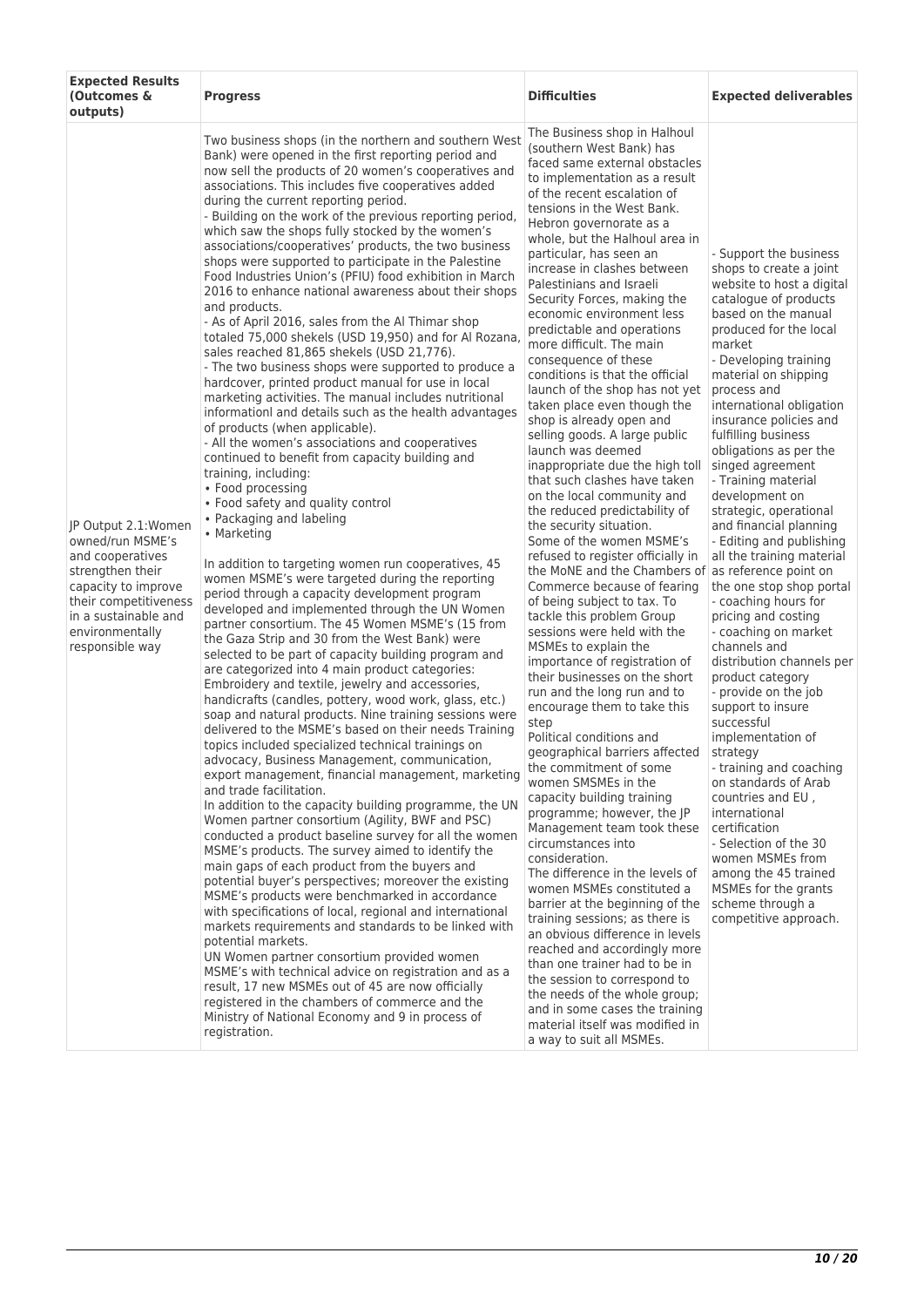| <b>Expected Results</b><br>(Outcomes &<br>outputs)                                                       | <b>Progress</b>                                                                                                                                                                                                                                                                                                                                                                                                                                                                                                                                                                                                                                                                                                                                                                                                                                                                                                                                                                                                                                                                                                                                                                                                                                                                                                                                                                                                                                                                                                                                                                                                                                                                                                                                                                                                                                                                                                                                                                                                                                                                                                                                                                                                                                                                                                                                                                                                                                                                                                                                                                                                                                                                                                                                                                                                                                                                                                                                                                                                                                                                                                                                                                                                                                                                                                                                                                                                                                                                                                                                                                    | <b>Difficulties</b>                                                                                                                                                                                                                                                                                                                                                                                                                                                                                                                                                                                                                                                                                                                                                                                                                                                                                                                                                                                                                                                                                                                                                                                                                                                                                                                                                                                                                                                                                                                                                   | <b>Expected deliverables</b>                                                                                                                                                                                                                                                                                                                                                                                                                                                                                                                                                                                                                                                                                                                                                                                                                                                                                                                                                                                                                                                                                                                                                                                                                                                                                                                                                           |
|----------------------------------------------------------------------------------------------------------|------------------------------------------------------------------------------------------------------------------------------------------------------------------------------------------------------------------------------------------------------------------------------------------------------------------------------------------------------------------------------------------------------------------------------------------------------------------------------------------------------------------------------------------------------------------------------------------------------------------------------------------------------------------------------------------------------------------------------------------------------------------------------------------------------------------------------------------------------------------------------------------------------------------------------------------------------------------------------------------------------------------------------------------------------------------------------------------------------------------------------------------------------------------------------------------------------------------------------------------------------------------------------------------------------------------------------------------------------------------------------------------------------------------------------------------------------------------------------------------------------------------------------------------------------------------------------------------------------------------------------------------------------------------------------------------------------------------------------------------------------------------------------------------------------------------------------------------------------------------------------------------------------------------------------------------------------------------------------------------------------------------------------------------------------------------------------------------------------------------------------------------------------------------------------------------------------------------------------------------------------------------------------------------------------------------------------------------------------------------------------------------------------------------------------------------------------------------------------------------------------------------------------------------------------------------------------------------------------------------------------------------------------------------------------------------------------------------------------------------------------------------------------------------------------------------------------------------------------------------------------------------------------------------------------------------------------------------------------------------------------------------------------------------------------------------------------------------------------------------------------------------------------------------------------------------------------------------------------------------------------------------------------------------------------------------------------------------------------------------------------------------------------------------------------------------------------------------------------------------------------------------------------------------------------------------------------------|-----------------------------------------------------------------------------------------------------------------------------------------------------------------------------------------------------------------------------------------------------------------------------------------------------------------------------------------------------------------------------------------------------------------------------------------------------------------------------------------------------------------------------------------------------------------------------------------------------------------------------------------------------------------------------------------------------------------------------------------------------------------------------------------------------------------------------------------------------------------------------------------------------------------------------------------------------------------------------------------------------------------------------------------------------------------------------------------------------------------------------------------------------------------------------------------------------------------------------------------------------------------------------------------------------------------------------------------------------------------------------------------------------------------------------------------------------------------------------------------------------------------------------------------------------------------------|----------------------------------------------------------------------------------------------------------------------------------------------------------------------------------------------------------------------------------------------------------------------------------------------------------------------------------------------------------------------------------------------------------------------------------------------------------------------------------------------------------------------------------------------------------------------------------------------------------------------------------------------------------------------------------------------------------------------------------------------------------------------------------------------------------------------------------------------------------------------------------------------------------------------------------------------------------------------------------------------------------------------------------------------------------------------------------------------------------------------------------------------------------------------------------------------------------------------------------------------------------------------------------------------------------------------------------------------------------------------------------------|
| JP Output 2.2: Women<br>owned/run MSME's<br>and cooperatives<br>increase their<br>participation in trade | Work on creating linkages with buyers for 15 women<br>owned businesses is in progress. ITC has finalized its<br>work on product design and development with this<br>group of beneficiaries based on the recommendations<br>provided in both studies. A strategic meeting took<br>place on 29 October 2016, in Huage, Netherlands,<br>including: ITC, BWF to finalize and fine-tune the<br>roadmap for implementing the Access to the European<br>Market component. The implementation of the<br>Roadmap has been initiated in November 2015 in<br>different countries, including:<br>More than 10 major market visits/interventions had<br>been carried out all over Germany and Netherlands,<br>including visits to major fairs like Berlin Bazaar, Fair<br>Goods Cologne, Base Camp Fair Bonn, Markt der<br>Voelker, Stuttgart, craft markets in Bad Honnef, Bonn,<br>Cologne, several Christmas, Easter and Spring fairs.<br>The main goal was to establish initial contacts, collect<br>business data for the data base, analyzing the market<br>for Palestine products. In Berlin and Bonn diplomatic<br>representatives of the State of Palestine were<br>interviewed and asked to provide some kind of support<br>for the project. After receiving samples, the<br>catalogue/booklet and initial price lists in February<br>2016, the strategy has changed towards personalized<br>market penetration. Conversation is been maintained<br>with about 20 buyers and potential cooperation<br>partners as well. Visits at boutiques, shops and outlets<br>in the region Cologne/Bonn as well as in Berlin were<br>undertaken in March 2016. This process in ongoing,<br>follow-up conversation is done by email and phone.<br>- Linkages have been created with the Fashion Stores<br>in Canada. Feedback on the products has been<br>provided, order has been in place. The Fashion<br>Company will ensure that selected products will be<br>presented in different fashion shows and will be<br>included in the spring collection on 2016. The first<br>event will take place in New York in May 2016.<br>- Matchmaking Events: Organization for the<br>participation of a group of the Palestinian<br>businesswomen in the textile international fair in Abu<br>Dhabi, United Arab Emirates on 16-19 April. The<br>selected group of women showcased their products at<br>the International Textile Fair in Abu Dhabi, alongside<br>exhibitors from Europe, Turkey India, China, India,<br>Japan and Korea. Business-to-business (B2B) meetings<br>with buyers in the UAE following the Fair have been<br>arranged. Furthermore, ITC will present samples from<br>other Palestinian women entrepreneurs at the Caspian<br>Fashion Week, which takes place in Astrakhan on 21-24 safety systems.<br>April.<br>- In addition to that, linkages have been created with<br>the Palestinian Embassy in Switzerland. ITC had several<br>meetings with the Palestinian Ambassador to promote<br>the newly produced collection of the beneficiaries. A<br>showcase for the products will be organised with the<br>embassy in Geneva at the United Nations premises on<br>2-3 June 2016. The objective is to show the Palestinian<br>culture and heritage. The embassy might also<br>participate in the UN Bazzar women in November<br>showing also the women's products.<br>- ITC is currently organizing for a trip for a group of<br>German potential buyers to Palestine to meet with the<br>beneficiaries, and to investigate possibilities of making<br>some deals with them. | Women businesses challenges<br>to access export markets EU in cooperatives;<br>particular as they are;<br>Small processing units, none<br>of them continuous or<br>automatic.<br>- Small scale of production.<br>- Buildings often did not<br>comply with requirements for<br>food processing (Good<br>Manufacturing Practices)<br>- Working procedures were<br>often informal and did not<br>generally comply with GMP.<br>- No formal quality and food<br>safety systems were used, nor<br>did they own certifications.<br>- Focus on finished products<br>for the domestic markets.<br>neighbouring markets, or<br>solidarity and ethnic markets<br>abroad with uptake of<br>Palestinian products.<br>- Often a dependence on<br>others for their marketing<br>(production on order) but with<br>some encouraging exceptions.<br>- Varying levels of business<br>planning and marketing and<br>business skills.<br>- Many organisations were<br>multi-purpose, for example<br>playing a role in social and<br>cultural events in the village or for MSME's and<br>town as well.<br>For remedying these<br>challenges<br>Consolidate the existing<br>product offer into larger<br>volumes of consistent quality.<br>- Help companies and<br>organisations to introduce<br>certified quality and food<br>- Help companies to obtain<br>organic certification.<br>- Develop facilities for<br>exporting ingredients in bulk.<br>- Engage specialised exporters<br>for making market linkages.<br>- Establish a platform for<br>addressing export marketing<br>issues. | - Identify the shipping<br>cost and the suggested<br>ways to make the<br>shipment for both the<br>women MSME's and<br>- List of products which<br>should be improved (in<br>quality or design), based<br>on the feedback<br>provided by the buyers.<br>- Provide list of prices for<br>the MSME's and<br>cooperatives products<br>- Organize business<br>matching events or<br>participate in<br>international trade fairs<br>to link women MSM's<br>and cooperatives with<br>potential buyers.<br>- Follow up on<br>linkages/orders resulting<br>from events.<br>- Identify markets and<br>potential buyers and<br>provide specific<br>presentation and<br>feedback on the<br>marketing positioning<br>and attractiveness of<br>the portfolio of the<br>selected products.<br>- Identify the<br>specifications required<br>by the local, regional<br>and international buyers<br>cooperatives.<br>- Develop sales action<br>plans for each product in<br>the portfolio.<br>- Implement the<br>designed sales action<br>plans.<br>- Ensure that the<br>products are in line with<br>the market.<br>- Provide<br>recommendations, in<br>case they are needed,<br>and identify main<br>challenges (based on<br>the market analysis).<br>- Hold regular meetings<br>and interviews with<br>potential buyers.<br>Monitor buyers'<br>preferences to<br>determine focus of sales<br>efforts. |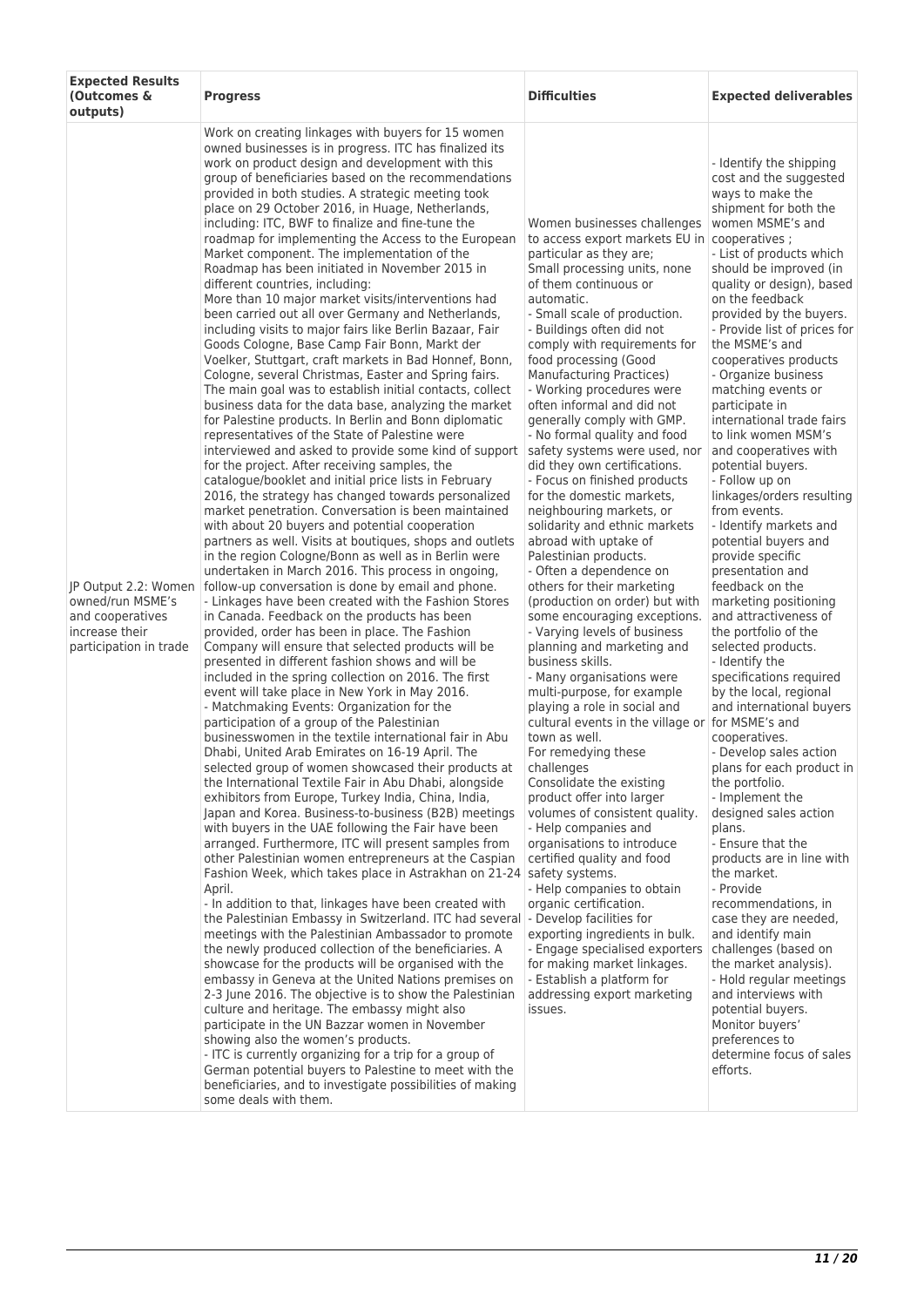| <b>Expected Results</b><br>(Outcomes &<br>outputs)                                                                                                     | <b>Progress</b>                                                                                                                                                                                                                                                                                                                                                                                                                                                                                                                                                                                                                                                                                                                                                                                                                                                                                                                                                                                                                                                                                                                                                                                                                                                                                                                                                                                                                                                                                                                                                                                                                                                                                                                                                                                                                                                                                                                                                                                                                                                   | <b>Difficulties</b>                                                                                                                                                                                                                           | <b>Expected deliverables</b>                                                                                                                                                                                                                                                                                                                                                                                                                                                                                                                                                                                                                                                                                                                                                |
|--------------------------------------------------------------------------------------------------------------------------------------------------------|-------------------------------------------------------------------------------------------------------------------------------------------------------------------------------------------------------------------------------------------------------------------------------------------------------------------------------------------------------------------------------------------------------------------------------------------------------------------------------------------------------------------------------------------------------------------------------------------------------------------------------------------------------------------------------------------------------------------------------------------------------------------------------------------------------------------------------------------------------------------------------------------------------------------------------------------------------------------------------------------------------------------------------------------------------------------------------------------------------------------------------------------------------------------------------------------------------------------------------------------------------------------------------------------------------------------------------------------------------------------------------------------------------------------------------------------------------------------------------------------------------------------------------------------------------------------------------------------------------------------------------------------------------------------------------------------------------------------------------------------------------------------------------------------------------------------------------------------------------------------------------------------------------------------------------------------------------------------------------------------------------------------------------------------------------------------|-----------------------------------------------------------------------------------------------------------------------------------------------------------------------------------------------------------------------------------------------|-----------------------------------------------------------------------------------------------------------------------------------------------------------------------------------------------------------------------------------------------------------------------------------------------------------------------------------------------------------------------------------------------------------------------------------------------------------------------------------------------------------------------------------------------------------------------------------------------------------------------------------------------------------------------------------------------------------------------------------------------------------------------------|
| of Palestinian<br>products produced by<br>women owned<br>MSME's and<br>cooperatives in local,<br>regional and<br>international markets<br>is increased | A communication strategy was developed as a base for<br>product promotion tools such as local fairs, food<br>exhibitions, etc.<br>As part of the efforts undertaken by the JP to promote<br>the products of the MSME's and cooperative, the One<br>Stop Shop established through the JP completed the<br>following:<br>1. A product baseline survey for all the women MSME's<br>products. The survey aimed to measure the<br>satisfaction of buyers/ customers with the MSME's<br>products. Results of the survey will be used as a<br>benchmark for improving the products to meet<br>customers' satisfaction in the product development<br>phase. The survey administered targeted potential<br>customers including hotels and banks and other chain<br>corporates.<br>Output 2.3: Promotion 2. A raw materials mapping exercise was conducted<br>through the One Stop Shop for all MSME's. 3 group<br>discussions with the women MSME's were organized to<br>assist the women in improving their raw material<br>procurement cycle.<br>3. Technical advice to women MSME's in relation to<br>moving from the non-formal economy to the formal<br>economy through registration. To be able to link the<br>targeted women owned MSME's and cooperatives with<br>potential buyers from the local, regional and<br>international markets, UN Women and the<br>implementing consortium were aware of the<br>importance of registering the 45 MSMEs in the Ministry<br>of National Economy and the chambers of commerce.<br>During the reporting period UN Women through the<br>partner consortium officially registered 17 MSME's from<br>WB and Gaza. However, more efforts will be paid in the<br>coming quarter to encourage the remaining MSMEs to<br>register officially.<br>4. A product benchmarking exercise was completed.<br>The benchmarking exercise aimed at identifying<br>potential market for each MSME on the local, regional<br>and international levels and also to identify the<br>applicable Palestinian Quality Standard for each<br>product. | The main difficulty is preparing<br>the products to meet the local,<br>regional and international<br>standards.<br>The JP working on the product<br>development and packaging<br>based on the local, regional<br>and international standards. | - The One Stop Shop and<br>The two business shops<br>will continue to work<br>with ITC for international<br>promotion of the MSME's<br>and cooperatives<br>products<br>- Field visit for 30<br>MSME's to Ashdod Port<br>- developing a<br>promotional campaign<br>for the MSME's and<br>cooperatives<br>- Creating a high quality<br>photo database for<br>selected products that<br>will be used as part of<br>the targeted MSMEs<br>marketing materials<br>- facilitation of<br>participation in trade<br>shows, expos<br>- Produce and<br>disseminate<br>documentary film to<br>promote women<br>Palestinian products at<br>regional level.<br>- Promote Palestinian<br>products in Palestinian<br>embassies, consulates,<br>chambers of commerce<br>in the Gulf region. |

## Cross-cutting issues

How has the JP addressed during the reporting period (please provide concrete actions):

#### 1) The **sustainability** of the JP work. (200 words)

#### At the institutional level:

 The UN Women partner consortium (Agility and PSC) led by BWF started creating more synergies and cooperation with relevant stakeholders; they were also able to create market linkages on the local level between MSMEs and different companies and organizations namely Jawal, BoP and the Islamic Bank. The one-stop-shop/business service hub and the two business shops will continue to provide the technical support and product development services that ease the process of establishing a business, or strengthening an existing one, registering it, provide the necessary skills to operate and run any other businesses, as well as the technical skills that will ensure the business success. It will institutionalize the process and provide the space for similar women run business in the present and the future. Registration of MSMEs and cooperatives in the Ministry of National Economy, Ministry of Health, Chambers of Commerce and other related line ministries is crucial phase to ensure the continuity and the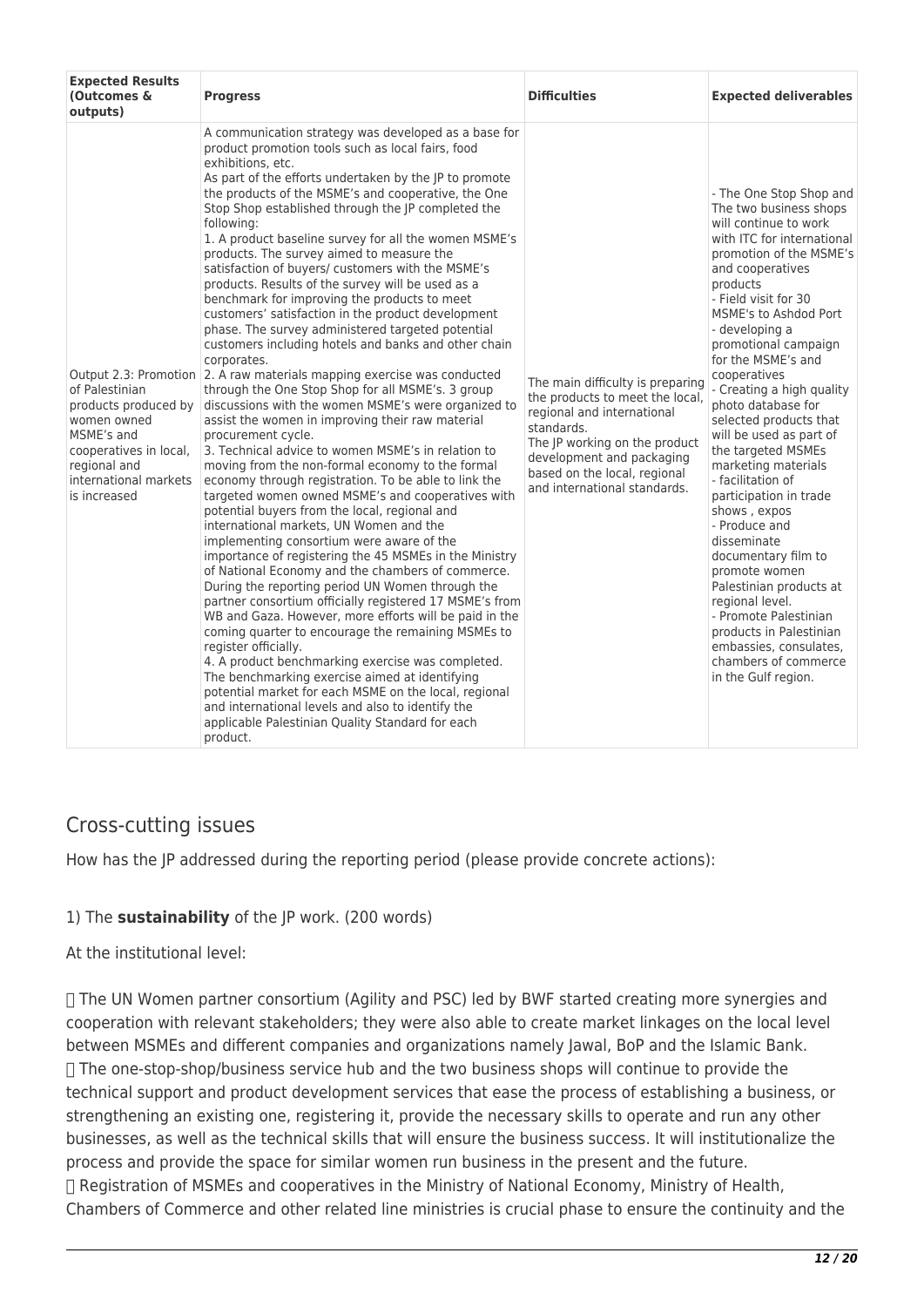sustainability of the MSME's and cooperatives, moving from the informal to the formal economy businesses will open a new window for them to reach a new markets in the regional and international markets, this will drive income and employment generation, as well as contribute to improve the livelihoods of women and their families, and improve the overall socio-economic development of the country.

At the Policy level:

 Endorsement of polices that focus on the issues of protection of local production of cultural and agricultural products and establishment of incentives for women cooperatives working in agriculture sector, this action will contribute to strengthening and increasing of women's economic participation and protect and guarantee their rights and continuation.

#### 2) The promotion of **women's empowerment and gender equality.** (200 words)

Gender equality and women's empowerment are core development objectives of the project. Fundamental for the realization of human rights and key to effective and sustainable development outcomes, gender equality and women's empowerment are addressed in all of the JP's outcomes, outputs and Activities as detailed below:

#### At the institutional level

The JP is equipping Line Ministries with the required skills for engendering the existing legal framework governing economic activities and also engendering services provided to businesses. The capacity development training provided to key staff from line ministries has ensured that the ministries have the required set of skills to undergo a comprehensive review of the legal-framework and procedures and regulations from a gender perspective. With the support of the JP, the ministries will begin this process of reviewing policies and will propose two new policies for promoting women's participation in economic activities through protection of local production of cultural and agricultural products and the establishment of incentives for women cooperatives working in the agriculture sector. The training has targeted both women and men staff members whose duties and responsibilities are directly related to policy making.

#### At the private sector level:-

The JP targeted two private sector companies, Bank of Palestine and Birziet Pharmaceutical Company the main purpose was help the two companies to adopt gender sensitive HR policies.

#### At the socio-economic level

To increase access and competiveness of women run MSME's and cooperatives' products in local, regional and international markets, the JP is continuing on strengthen women owned/run MSME's and cooperatives capacity through many specialized approaches like coaching, trainings, business to Business methods. Additionally, the one-stop-shop/business service hub and the two business shops are especially designed to enhance women economic empowerment.

#### 3) The engagement in **public-private partnerships**. (200 words)

The JP built strong relations with all relevant stakeholders from the public and private sectors; at the policy making level, the JP was keen to enhance these relations. During the reporting period several meetings were conducted to establish a reference group which consisted from MoWA, NCWE, Ministry of Labour, MoNE, MoA and representatives of relevant civil society organizations ,women owned MSMEs and cooperatives, to ensure that voices and concerns are heard when drafting policies. UN Women as a leading agency for this component, is working on recruiting a specialized consultant who will work jointly with the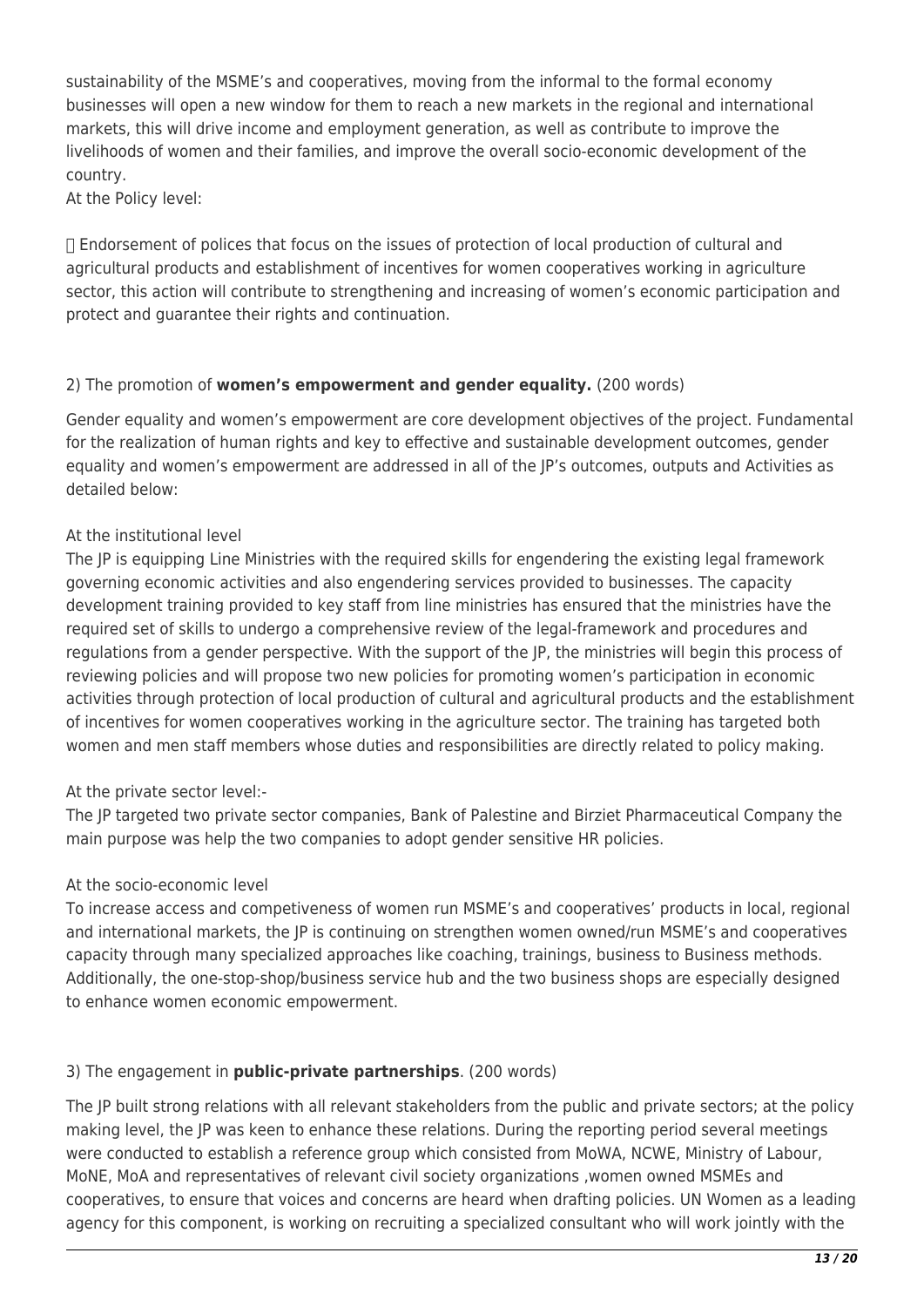reference group and other public and private stakeholders in drafting two gender sensitive policies one for protection of local production of cultural, agro-business and agricultural products, and second one establishment of incentives for women cooperatives working in agriculture sector.

UN Women has started its keen efforts towards gender mainstreaming within Palestinian private companies sector, during the reporting period UN Women through the One Stop Shop created a partnership with two private companies in relation to gender equality and women empowerment; the two targeted companies were subjected to holistic gender audit process that aimed to ensure that the employed women have access and control over available economic and finance resources, the two companies will provided with key recommendations concerning the main gender gaps identified. The MoA is part of the committee that supported FAO to develop a needs assessment and marketing study. Through the project's implementation, FAO facilitates the MoA's strategic engagement with the private sector (business shops run by Al Thimar and Al Rozana companies) as well as civil society (ESDC), which also acts as an intermediary for women's associations and cooperatives.

Under the JP, FAO works in coordination with the MoA, Al Thimar, Al Rozana and ESDC towards successful project outcomes; e.g. and the participation of the two business shops in the PFIU, MoA endorsed, food exhibition was jointly planned by FAO, Al Thimar, Al Rozana and ESDC.

# **Communication and Advocacy**

**Has the JP articulated an advocacy & communication actions that helps advance its policy objectives and development outcomes?:** 

Yes

#### **Please describe communication activities developed as part of the JP. :**

A joint communication strategy that aims to foster greater public support to Palestine women's economic empowerment in general, and women's entrepreneurship in particular was developed through the JP. A comprehensive product manual for the two shops selling cooperatives product was designed, printed and disseminated as part of the promotion of the cooperative products on sale at the two shops. The manual provides a detailed description of all products available at the shops with nutritional information about each product. The manual was disseminated widely to increase the potential customer pool of the shops.

The JP depends on developing the capacity of the stakeholders and implementing partners to undertake successful advocacy at the community and national level. In particular, FAO continued to meet regularly with the MoA and MoNE to enhance knowledge about the importance of working with the private sector as well as creating an enabling environment for agricultural cooperatives, particularly women's cooperatives, to access the market to ensure inclusive and sustainable development. Visibility items (pens, notebooks and folders) were produced with the input of the communications team and are being distributed to key JP stakeholders.

Other social media channels managed by joint programme (Instagram, Google+, You Tube…):

### One UN Coordination and Delivering as One

The SDG-F is based on the principles of effective development cooperation, inclusion and participation and One UN coordination.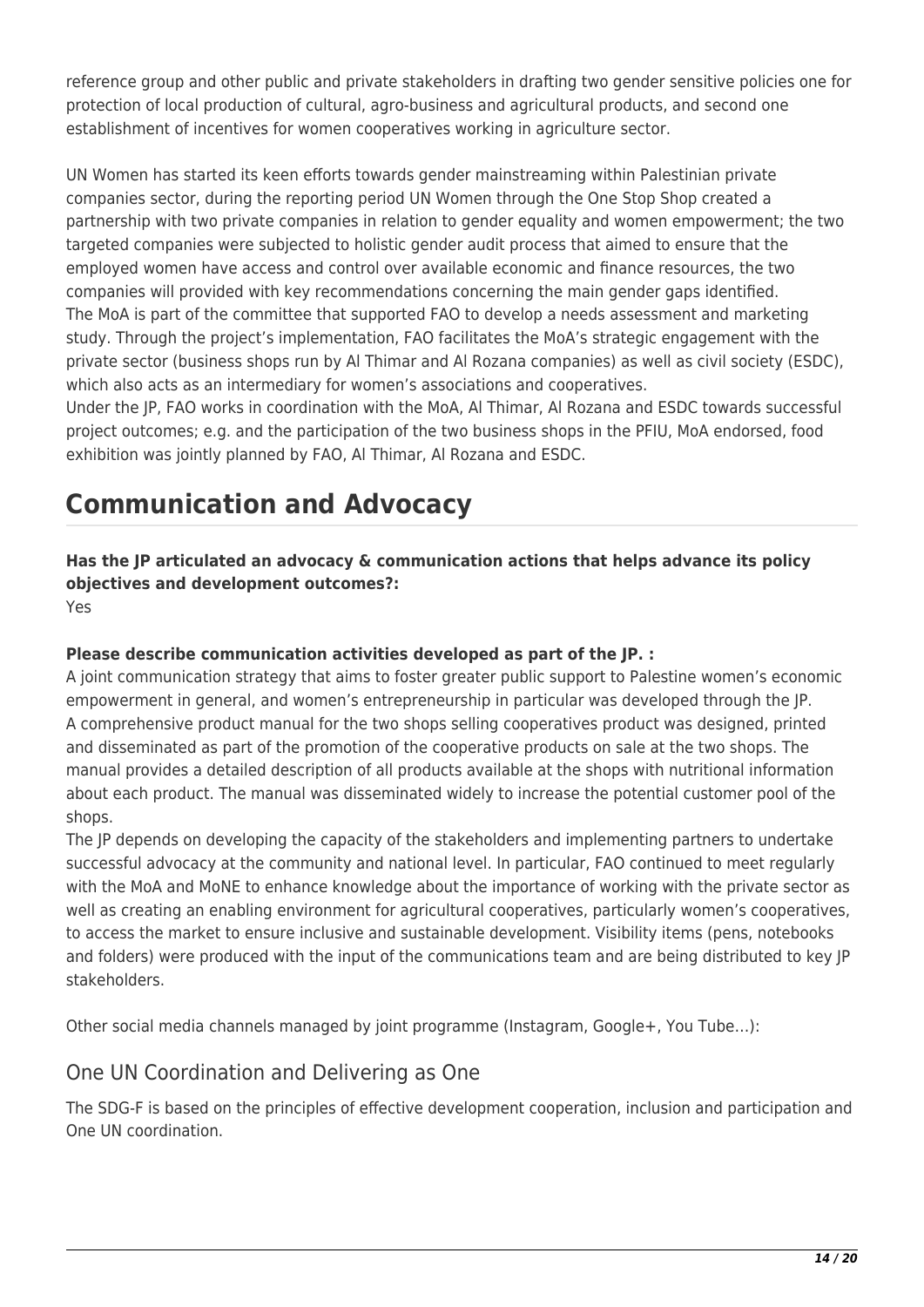| <b>Actions</b>                                                                                                                    | <b>Description</b>                                                                                                                                                                                                                                                                                                                                                                                                                                                                                                                                                                                                                                                                                                                                              |
|-----------------------------------------------------------------------------------------------------------------------------------|-----------------------------------------------------------------------------------------------------------------------------------------------------------------------------------------------------------------------------------------------------------------------------------------------------------------------------------------------------------------------------------------------------------------------------------------------------------------------------------------------------------------------------------------------------------------------------------------------------------------------------------------------------------------------------------------------------------------------------------------------------------------|
| Managerial practices<br>(financial, procurement,<br>etc.) implemented jointly<br>by the UN implementing<br>agencies for SDG-F JPs | The project management teams meet on a regular basis, to discuss any joint<br>efforts needed for the coming period including operational coordination,<br>integrating work plan, budget preparation, drafting reports, establishing<br>communication and public information plans, addressing management and<br>implementation and other programme related issues. Each UN Agency<br>highlights its main role and responsibility for any joint event or coordination.<br>The joint implementation will continue to be expanded in year 2, by<br>exchanging technical support, and managing joint budgets and procurement.                                                                                                                                       |
| Joint analytical work<br>(studies, publications, etc.)<br>undertaken jointly by UN<br>implementing agencies for<br>SDG-F JPs      | On 31 of March, UN Women has conducted a workshop to discuss and finalize<br>the first draft of the JP baseline survey and the Performance Monitoring<br>Framework, the JP Management Teams (FAO, ITC and UN Women), in<br>addition to the reference group from the JP project partners (MOA, MoL,<br>MoNE, NCWE and MoWA) attended this workshop. The consultant presented<br>the main findings and received as well as comments and feedback from the<br>reference group on the survey findings, the final version of the survey will be<br>ready soon.<br>This report is being used as a guide for planning joint activities in year two,<br>where FAO, UN Women and ITC work jointly to promote the access of female<br>producers to international markets. |
| Joint activities undertaken<br>jointly by UN implementing<br>agencies for SDG-F JPs                                               | FAO attended as well as provided feedback and comments on trainings<br>delivered by UN Women partners through the One Stop Shop's Consortium to<br>women's MSMEs.                                                                                                                                                                                                                                                                                                                                                                                                                                                                                                                                                                                               |
| Other, please specify:                                                                                                            | The JP partners meet periodically for updates and planning for future actions.<br>Also the JP teams meet when there is a need to discuss new or emerging<br>issues. Many bilateral meetings are also conducted to assure joint planning<br>and implementation of the programme.                                                                                                                                                                                                                                                                                                                                                                                                                                                                                 |

#### **What types of coordination mechanisms and decisions have been taken to ensure joint delivery? :**

The JP teams meet regularly to coordinate coming activities and actions. These meetings give the opportunity to all partners to raise any coming plans and events that need joint efforts, In addition to collaboration and coordination by email by UN Women as a lead for the JP. The RC always supports the meetings and makes sure of the appropriate coordination between UN agencies. A focal point is assigned in each agency to facilitate cooperation mechanisms between the JP partners. On the field level, the JP Teams conduct regular monitoring visits to the project beneficiaries and activities, for the purpose of monitoring and supporting, for example the programme team conducted a joint field visit to the business shop in Halhoul (south of the West Bank) to monitor the business shop, particularly given the deterioration of the security situation in the shop's area, and to advise on technical aspects as well as assess when a public launch might be possible.

## National Ownership: Paris, Accra and Busan Commitments

The SDG-F strengthens the UN system's ability to deliver results in an integrated and multi-dimensional manner by supporting the Joint Programme modality and by bringing together United Nations Agencies and national counterparts in a collective effort to ensure ownership and sustainability of results of JPs and advance towards the SDGs.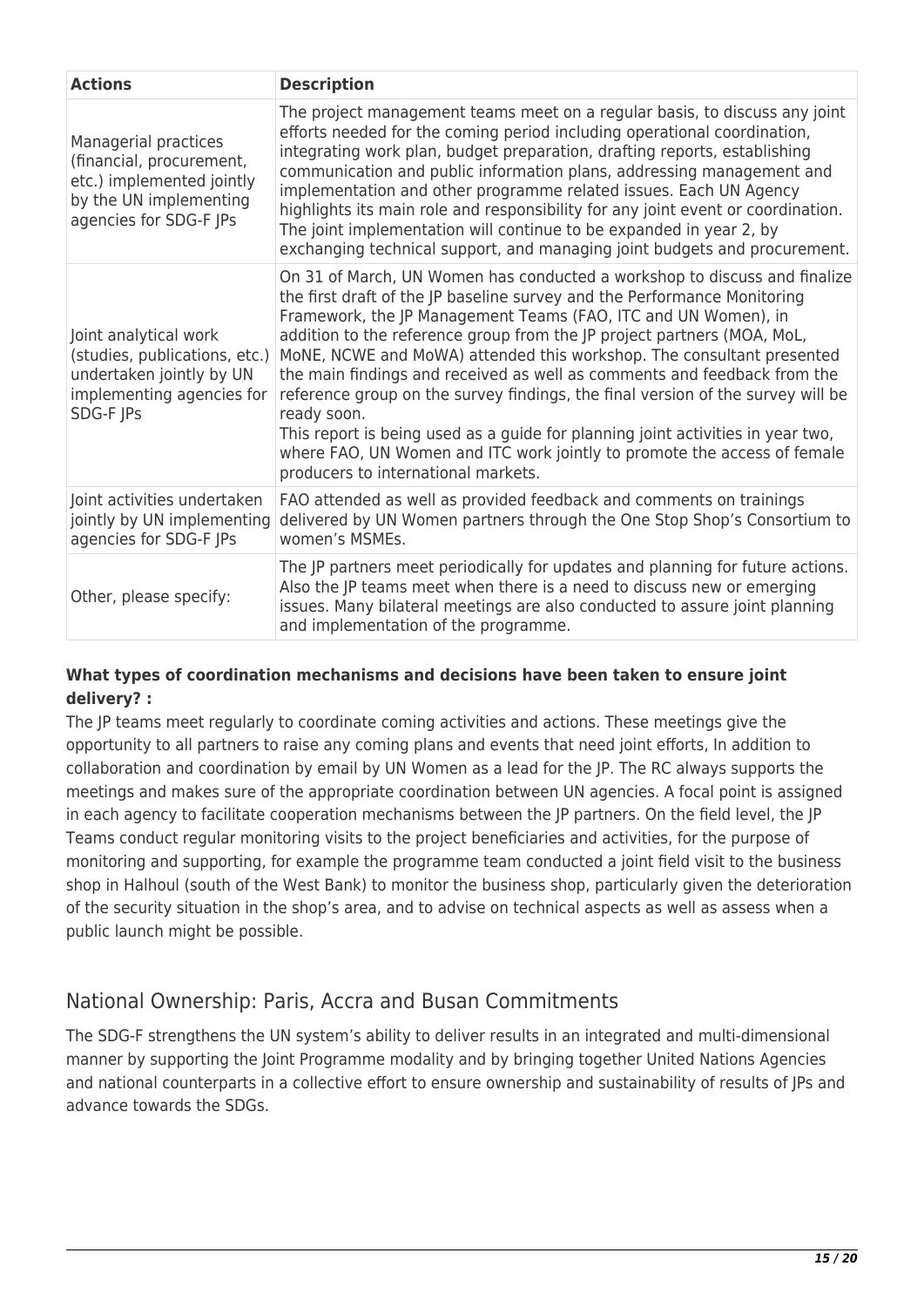| <b>Partners</b>                           | Involvement *  | <b>Type of</b><br>involvement                  | <b>Examples</b>                                                                                                                                                                                                                                                                                                                                                                                                                                                                                                                                                                                                                                                                                                                                                                                                                                                                                                                                                                                                                                                                                                                                                                                                                                                                                                                        |
|-------------------------------------------|----------------|------------------------------------------------|----------------------------------------------------------------------------------------------------------------------------------------------------------------------------------------------------------------------------------------------------------------------------------------------------------------------------------------------------------------------------------------------------------------------------------------------------------------------------------------------------------------------------------------------------------------------------------------------------------------------------------------------------------------------------------------------------------------------------------------------------------------------------------------------------------------------------------------------------------------------------------------------------------------------------------------------------------------------------------------------------------------------------------------------------------------------------------------------------------------------------------------------------------------------------------------------------------------------------------------------------------------------------------------------------------------------------------------|
| Government<br>(specify<br>national/local) | Fully involved | Policy-decision<br>making<br>Service Provision | At the governmental level, the JP is working with the<br>MoNE to facilitate registration of women small<br>businesses, with special focus on the women owned<br>run MSME's to swift the economic activities from the<br>informal to formal sector. In addition to that the JP<br>will work with the MoNE to build the capacity of the<br>appointed MoNE staff with regards to all aspect<br>related to deliverance of gender sensitive services.<br>The JP is working with the related PA Ministries<br>(MoWA, MoL, MoA, and MoNE), particularly with the<br>NCWE to develop policies that contribute to<br>strengthen and increase of the women economic<br>participation and protect and guarantee their rights.<br>UN Women and the Ministry of Agriculture will enter<br>into a Memorandum of Understanding (MoU) to<br>strengthen action on gender equality and women's<br>empowerment, through support effective gender<br>mainstreaming in the agriculture sector.<br>All of FAO's programmes are implemented under<br>the umbrella of the Ministry of Agriculture (MoA),<br>and FAO's activities under this JP are in line with the<br>MoA's Agriculture Strategy: Resilience and<br>Development 2014-2016. The MoA is part of the<br>committee that will support FAO in developing a<br>needs assessment and marketing study. |
| <b>Private Sector</b>                     | Fully involved | Policy-decision<br>making                      | UN Women is conducting a gender audit for two<br>Palestinian companies "Bank of Palestine" and the<br>"Birzeit Pharmaceuticals Company" to provide them<br>with key recommendations concerning the gender<br>gaps in specific areas of work and how to adopt<br>gender sensitive policies and procedures.                                                                                                                                                                                                                                                                                                                                                                                                                                                                                                                                                                                                                                                                                                                                                                                                                                                                                                                                                                                                                              |
| Civil Society                             | Fully involved | Policy-decision<br>making<br>Service Provision | FAO built on their previous cooperation to<br>implement the JP, by strengthening the ESDC and<br>their presence and influence in civil society. ESDC is<br>also working on enhancing the capacity building of<br>the cooperatives particularly, in agricultural and<br>agro business products as well as producing local<br>market studies per targeted product.<br>UN Women extended its partnership with the civil<br>society and formulated a partnership with three<br>partners (Agility, PSC and led BWF) who get<br>involved in each step of the implementation of the<br>capacity building programme.                                                                                                                                                                                                                                                                                                                                                                                                                                                                                                                                                                                                                                                                                                                           |
| Academia                                  | Not involved   |                                                |                                                                                                                                                                                                                                                                                                                                                                                                                                                                                                                                                                                                                                                                                                                                                                                                                                                                                                                                                                                                                                                                                                                                                                                                                                                                                                                                        |

\* Implementation of activities and the delivery of outputs

#### **Please briefly describe the current situation of the government, private sector and civil society on regards of ownership, align:**

UN Women is working with its implementing partners (BWF, Agility and PSC) on empowering women MSMEs through providing key services and financial support for promoting their production capacity and sustainable economic development, to successfully implement the project to be unique and complementary to cover the three main aspects of the project; Women Economic Support and Empowerment, Business and Product Development, and Trade Facilitation. Therefore, in response to the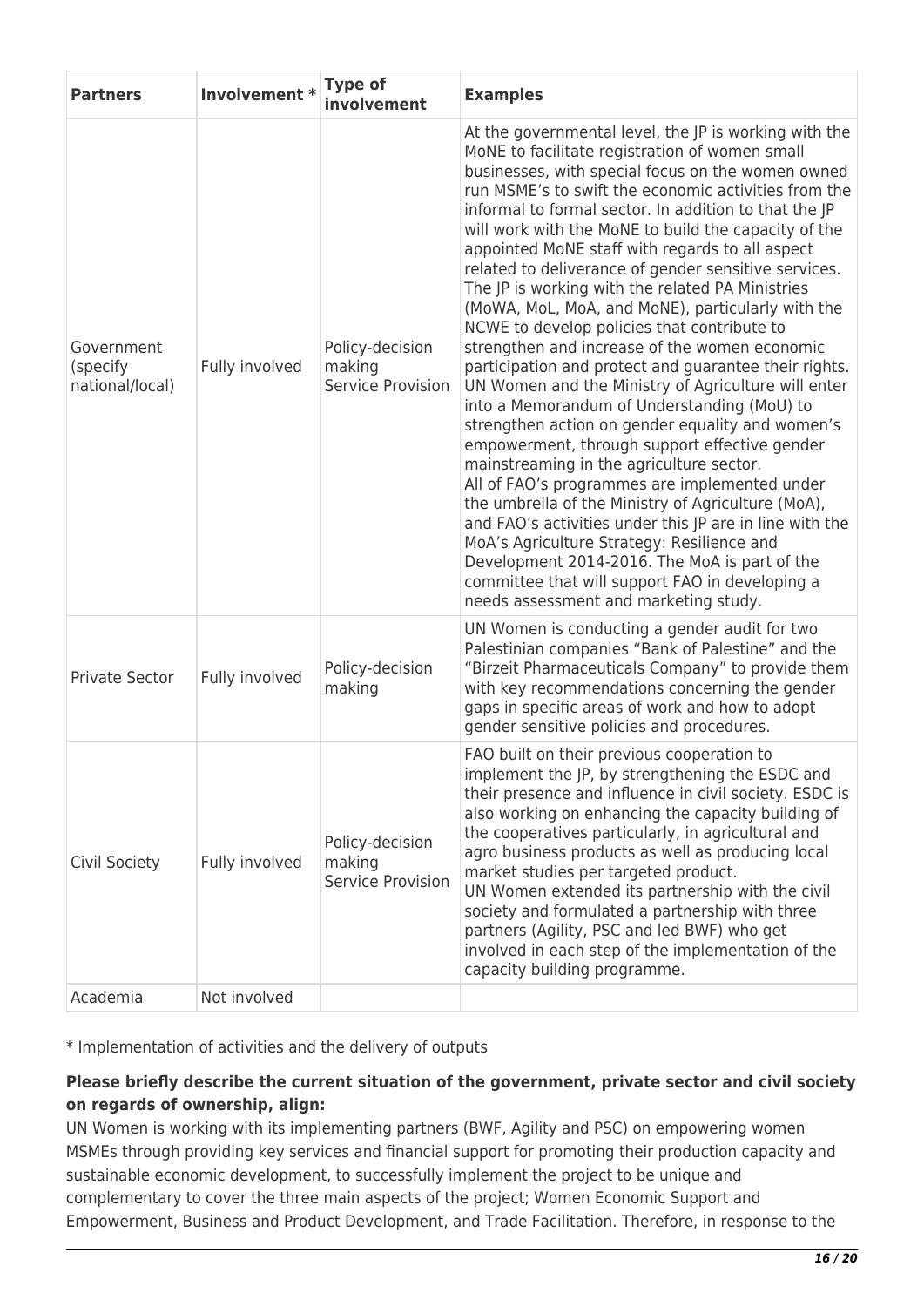UN Women call for proposal collaboration agreements were signed between the Business Women Forum, the Palestinian Shippers' Council (PSC), and Agility for Management and Financial Consulting Firms (Agility), where the collective specialty and previous experience of the three partners mainly covered Economic Empowerment for Women owned MSMEs. The BWF, PSC and Agility partnership provide several practical knowledge and awareness for women MSMEs, and arm them with needed tools to competitively access markets with various methods. UN Women participates in the steering committee to make sure that the project direction is going in the right track and assure the successful implementation of the JP.

BWF's partnership with ITC played a very important role in this reporting period; where the OSS project uses the results of the ITC needs assessment as a reference to develop new tools for the OSS development of the product baseline survey; as for upcoming quarters, BWF is looking to strengthening this partnership more through benefiting from the expertise of ITC in the fields of product development and creating market linkages.

All of FAO's programmes are implemented under the umbrella of the Ministry of Agriculture (MoA), and FAO's activities under this JP are in line with the MoA's Agriculture Strategy: Resilience and Development 2014-2016. The MoA is part of the committee that will support FAO in developing a needs assessment and marketing study. This partnership is not limited to the national level. For instance, sub offices of the MoA at the governorate level are actively engaged in supporting the cooperatives' participation in the JP and have publically supported the business shops in Jenin and Halhoul, which are run by the private companies Al Thimar and Al Rozana, respectively. These companies collect (buy), assemble, test, package and sell the agricultural products produced by the targeted women's cooperatives.

At the same time, Economic and Social Development Center of Palestine (ESDC) provides capacity building to women owned MSME's, cooperatives and entrepreneurs in the agriculture sector, including Al Thimar and Al Rozana (to ensure compliance with and progress of project objectives).

The Ministry of Women Affairs MoWA is the line ministry of UN Women in all programmes. However, many of the ministries are also engaged in UN Women work; for example, The MoNE, , MoL and NCWE will work to develop policies that contribute to strengthen and increase of the women economic participation and protect and guarantee their rights.

#### **Please briefly provide an overall assessment of the governance and managerial structures :**

The governance structure ensures that all the joint planning is decided collectively and transparently between partners. Furthermore, the JP partners are very committed to the programme meetings (NSC and PMC); these meetings are conducted periodically and as needed on emerging issues. The RC and his office lead the meetings and make sure that all partners have clear picture about the progress of the JP in all sectors in addition to the coming steps and joint activities. The RC leadership is highly important in the JP structure. For example, the RC led the opening ceremony of the business shop in the north of the West Bank, which was significant for representing the joint spirit of the programme. In addition to Joint field visits that aim understand developments in the field.

# **VI. Joint Programme contribution to the SDGs**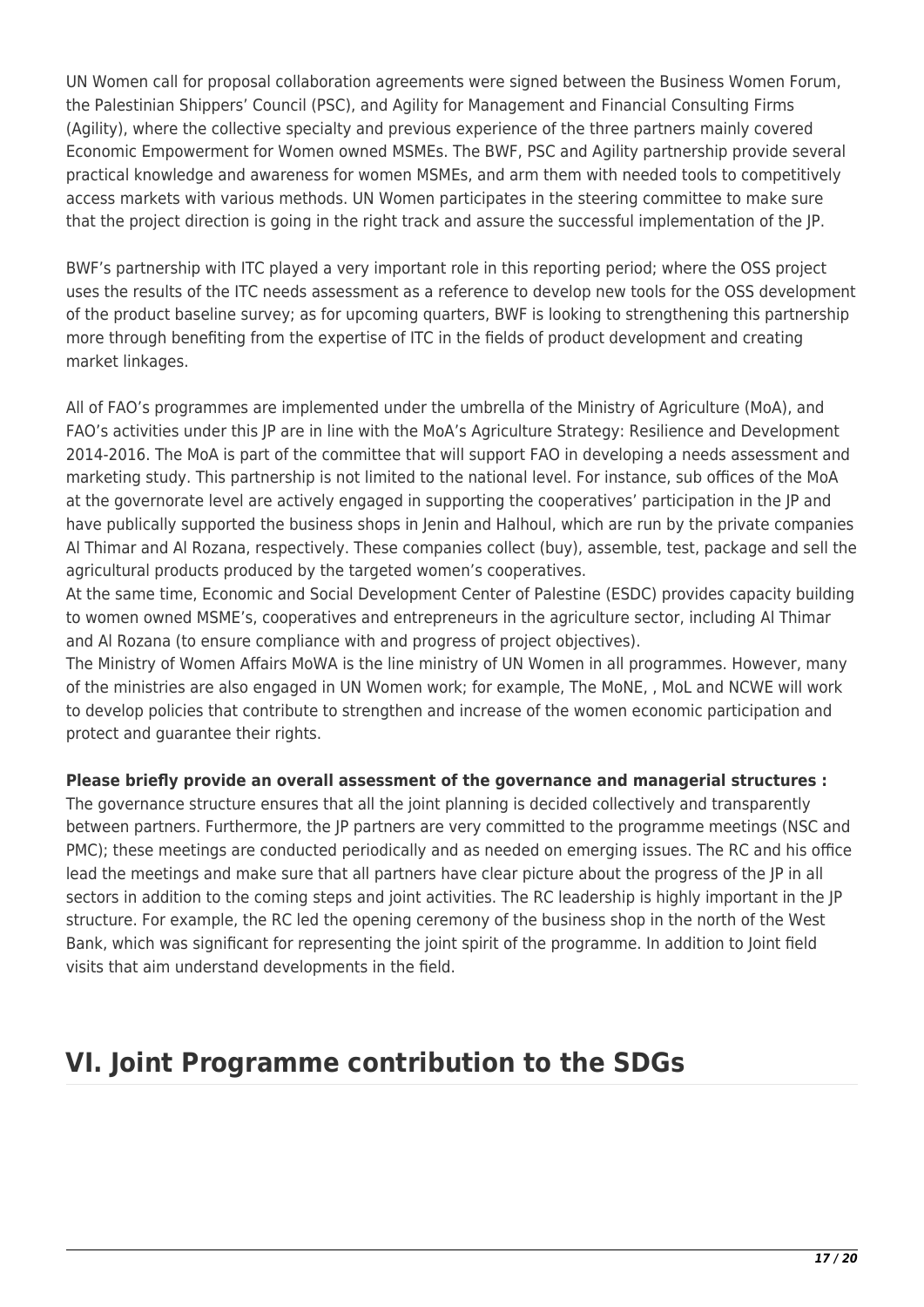| <b>SDG</b><br># | <b>JP Contribution</b>                                                                                                                                                                                                                                                                                                                                                                                                                                                                                                                                                                                                                                                                                                                                                                                                                                                                                                                                                                                                                                                                                                                                                                                                                                                                                                                                                                                                                                                                                                                                                                                                                                                                                                                                                                                                                                                                                                                                                                                                                                                                                |
|-----------------|-------------------------------------------------------------------------------------------------------------------------------------------------------------------------------------------------------------------------------------------------------------------------------------------------------------------------------------------------------------------------------------------------------------------------------------------------------------------------------------------------------------------------------------------------------------------------------------------------------------------------------------------------------------------------------------------------------------------------------------------------------------------------------------------------------------------------------------------------------------------------------------------------------------------------------------------------------------------------------------------------------------------------------------------------------------------------------------------------------------------------------------------------------------------------------------------------------------------------------------------------------------------------------------------------------------------------------------------------------------------------------------------------------------------------------------------------------------------------------------------------------------------------------------------------------------------------------------------------------------------------------------------------------------------------------------------------------------------------------------------------------------------------------------------------------------------------------------------------------------------------------------------------------------------------------------------------------------------------------------------------------------------------------------------------------------------------------------------------------|
| Goal<br>1       | The JP supports women to realize their economic rights both directly through capacity building and<br>technical support as well as indirectly through advocating for their rights. For instance, women who<br>have traditionally been involved in agriculture but disconnected from the financial rewards of the<br>market were supported to sell their products directly through the JP business shops.                                                                                                                                                                                                                                                                                                                                                                                                                                                                                                                                                                                                                                                                                                                                                                                                                                                                                                                                                                                                                                                                                                                                                                                                                                                                                                                                                                                                                                                                                                                                                                                                                                                                                              |
|                 | The JP is supporting women MSME's to register their businesses and move from the informal to<br>formal sector. Moreover, the programme provide technical support to public sector to improve<br>services provided to businesses from a gender perspective.                                                                                                                                                                                                                                                                                                                                                                                                                                                                                                                                                                                                                                                                                                                                                                                                                                                                                                                                                                                                                                                                                                                                                                                                                                                                                                                                                                                                                                                                                                                                                                                                                                                                                                                                                                                                                                            |
| Goal<br>5       | The occupied Palestinian territory is facing a significant gender challenge, reflected by enormous<br>disparity in employment and asset ownership among women and men. This situation reinforces the<br>need to better economically empower women and support them to overcome existing barriers and<br>societal constraints. The JP is currently working in enhancing the competitiveness and access of<br>the women own/run MSME's and cooperatives through providing them with the needed technical<br>trainings, skills and physical inputs to enable them to become self-sustainable businesses and<br>more able to access new working opportunities and markets. On the institutional level, the JP is<br>currently working on enhancing the capacity of the public institutions, especially the Ministry of<br>National Economy, MoL, MoWA and MoA to be able to deliver gender sensitive services for women<br>owned businesses, MSMEs and cooperatives. In addition to ongoing work to develop and apply<br>more equitable policies and technical services.                                                                                                                                                                                                                                                                                                                                                                                                                                                                                                                                                                                                                                                                                                                                                                                                                                                                                                                                                                                                                                  |
| Goal<br>8       | "Creating a One Stop Shop for Sustainable Businesses" supports initiatives that tackle inclusive<br>growth by creating opportunities for good and decent jobs and secure livelihoods. The JP directly<br>address these dimensions of sustainable development, by support the women run own MSME's<br>through providing the women MSMEs and cooperatives with the best practices in terms of Product<br>Development services, Promotion and Distribution Services, Trade Facilitation Services including<br>Legal Services all in all will help to expand and enhance the women business that finally will lead<br>to create additional decent working opportunities and inclusive economic growth.                                                                                                                                                                                                                                                                                                                                                                                                                                                                                                                                                                                                                                                                                                                                                                                                                                                                                                                                                                                                                                                                                                                                                                                                                                                                                                                                                                                                    |
|                 | Gender equality and women's empowerment are core development objectives of the project.<br>Fundamental for the realization of human rights and key to effective and sustainable development<br>outcomes, gender equality and women's empowerment are addressed in all of the JP's outcomes,<br>outputs and Activities.<br>At the institutional level:-<br>The JP is equipping Line Ministries with the required skills for engendering the existing legal<br>framework governing economic activities and also engendering services provided to businesses.<br>The capacity development training provided to key staff from line ministries has ensured that the<br>ministries have the required set of kills to undergo a comprehensive review of the legal-framework<br>and procedures and regulations from a gender perspective. With the support of the JP, the<br>ministries will begin this process of reviewing policies and will propose two new policies for<br>promoting women's participation in economic activities through protection of local production of<br>cultural and agricultural products and the establishment of incentives for women cooperatives<br>working in the agriculture sector. The training has targeted both women and men staff members<br>whose duties and responsibilities are directly related to policy making.<br>At the private sector level:<br>The JP targeted two private sector companies, Bank of Palestine and Birziet Pharmaceutical<br>Company the main purpose was help the two companies to adopt gender sensitive HR policies.<br>At the socio-economic level:<br>To increase access and competiveness of women run MSME's and cooperatives' products in local,<br>regional and international markets, the JP is still working on strengthen women owned/run MSME's<br>and cooperatives capacity through many specialized approaches like coaching, trainings, business<br>to Business methods. Additionally, the one-stop-shop/business service hub and the two business<br>shops are especially designed to enhance women economic empowerment. |